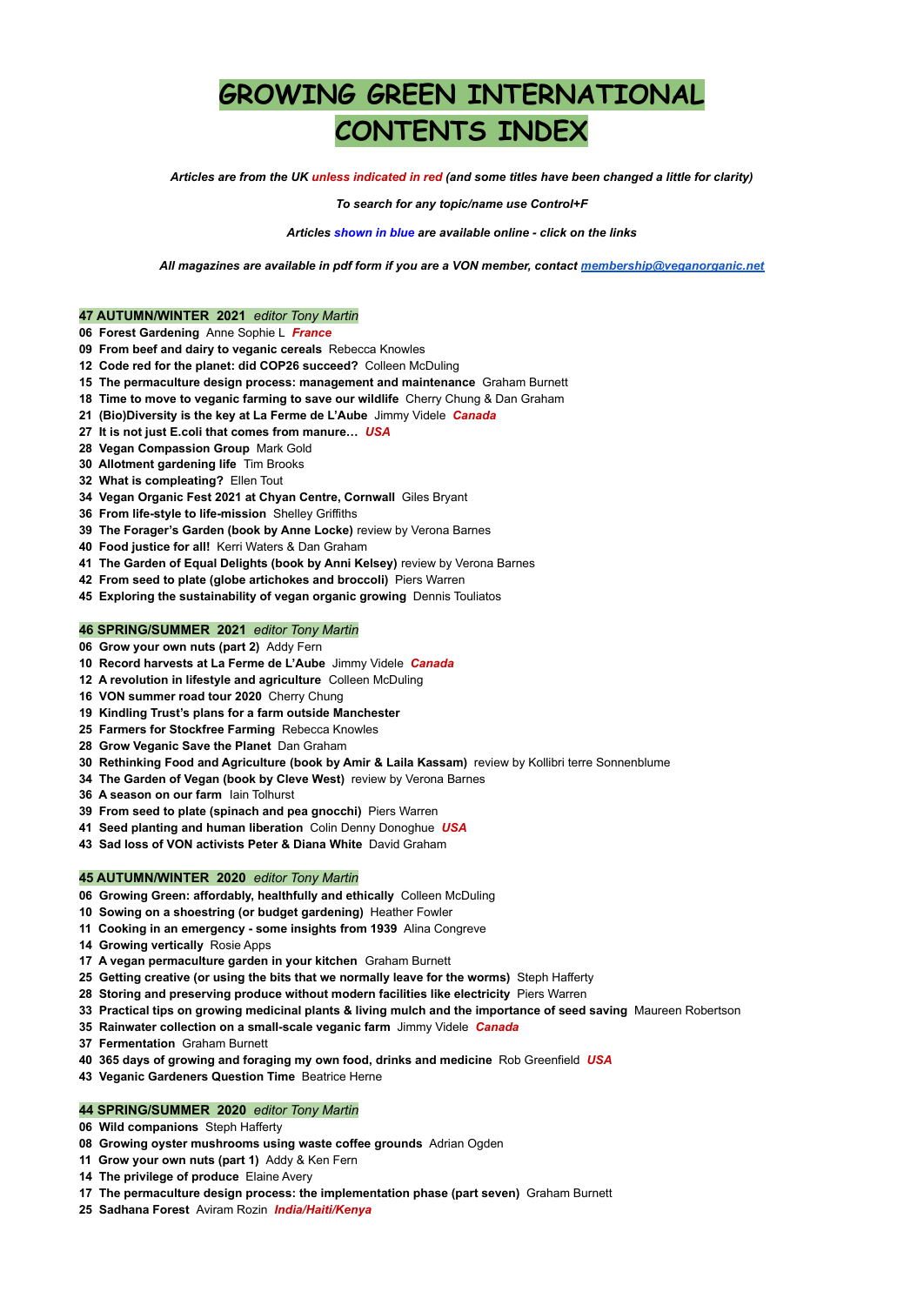- **From seed to plate (broad beans)** Piers Warren
- **Grow Green Europe conference** Tamara Schiopu *Europe*
- **Introducing perennial vegetables** Anni Kelsey
- **La Ferme de l'Aube: 97 day frost free season** Jimmy Videle *Canada*
- **Vegan Organics Kent (winter's progress)** Jo Kidd
- **Biocyclic Vegan Agriculture (update)** Axel Anders & Johannes Eisenbach *Germany/Greece/Cyprus*
- **The death of Pumpkinstein** Heather Foster

# **43 AUTUMN/WINTER 2019** *editor Tony Martin*

- **The buzz about bees** Helen Obee Reardon
- **Vegan Organics Kent (veganic farming)** Jo Kidd
- **The permaculture design process: the decisions phase (part six)** Graham Burnett
- **Extinction Rebellion and the vegan organic movement** Addy Fern
- **From seed to plate** Piers Warren
- **Kent Vegan Festival** Jo Kidd
- **Lin Tolhurst appreciation** John Read
- **Courgette glut?** Heather Foster
- **Naturally Vegan Plot: Transformation** Elaine Avery
- **Biocyclic Vegan Agriculture: organic farming the vegan way** Axel Anders & Johannes Eisenbach *Germany/Greece/Cyprus*
- **No dig gardening** Steph Hafferty
- **Shumei Natural Agriculture** Colleen McDuling

# **42 SPRING/SUMMER 2019** *editor Tony Martin*

- **Swamp Circus goes vegan** Brett Jackson
- **A student's account of a Vegan PDC** Rebecca Lehmann
- **La Ferme de l'Aube: Summer of dreams** Jimmy Videle *Canada*
- **The Science of Soil** Hywel Evans
- **Superfoods at Plants For A Future** Ken & Addy Fern
- **Brexit and pesticides** Pesticide Action Network
- **The first and only principle of permaculture** Raymond Purse
- **Vegans of the world unite! (VON AGM 2018)** David Graham
- **The permaculture design process: the analysis phase (part five)** Graham Burnett
- **The Super Organic Gardener (book by Matthew Appleby)** review by David Roberts
- **From seed to plate** Piers Warren
- **The Creative Kitchen (book by Stephanie Hafferty)** review by Jessica Wintrip
- **Shumei Natural Agriculture Conference** John Read
- **VON at Vegfest Brighton** Dan Graham
- **Naturally Vegan Plot: Spring update** Elaine Avery
- **Forest Gardening: a Beginner's Guide (book by Graham Burnett)** review by David Roberts

# **41 AUTUMN/WINTER 2018** *editor Tony Martin*

- **Biochar** Alan Free
- **The permaculture design process: surveying and observation (part four)** Graham Burnett
- **The failure of GM to deliver** Honor Eldridge
- **Getting a handle on things (Tools For Self Reliance)** Phil Pope
- **The Naturally Vegan Plot** Elaine Avery
- **Land carrying capacity** Dorienne Robinson
- **Striving for the vegan good life** interview with Alan & Cathy Beck in Wales
- **The Herbal Path: healing in the Mediterranean** Maureen Robertson *Portugal*
- **Starting our third season at La Ferme de L'Aube** Jimmy Videle *Canada*
- **Vegan organics and nutrient transport** Aranya
- **Plants for a Future** are fundraising
- **A vegan ecological permaculture perspective** Shantree Kacera *Canada*

# **40 WINTER/SPRING 2018** *editor Tony Martin*

**The permaculture design process: surveying and observation (part three)** Graham Burnett

**The Vegan Cook & Gardener (book by Piers Warren & Ella Bee Glendining)** review by Heather Foster

**First field experiments using biocyclic humus soil for processing tomato and sweet potato** Lydia Eisenbach *Greece*

**Syntropic Farming in Australia - my first trial** Justin Nigh *Australia*

**Plants for a Future (PFAF)** Addy Fern

**Wild Earth Farm & Sanctuary - interview with Heather Patrick & Joe Kilcoyne** *USA*

**Using a dehydrator to preserve food gluts** Jessica Wintrip

**The Farm Kiosk opens in Boileau** Jimmy Videle *Canada*

**More than Medicine - piloting food-based social prescribing in Manchester** Helen Woodcock

**The Minimalist Gardener (book by Patrick Whitefield)** review by Pauline Lloyd

**Hulme Community Garden Centre in Manchester** Kath Gavin

**Introduction to Tools For Self Reliance in Wales** Phil Pope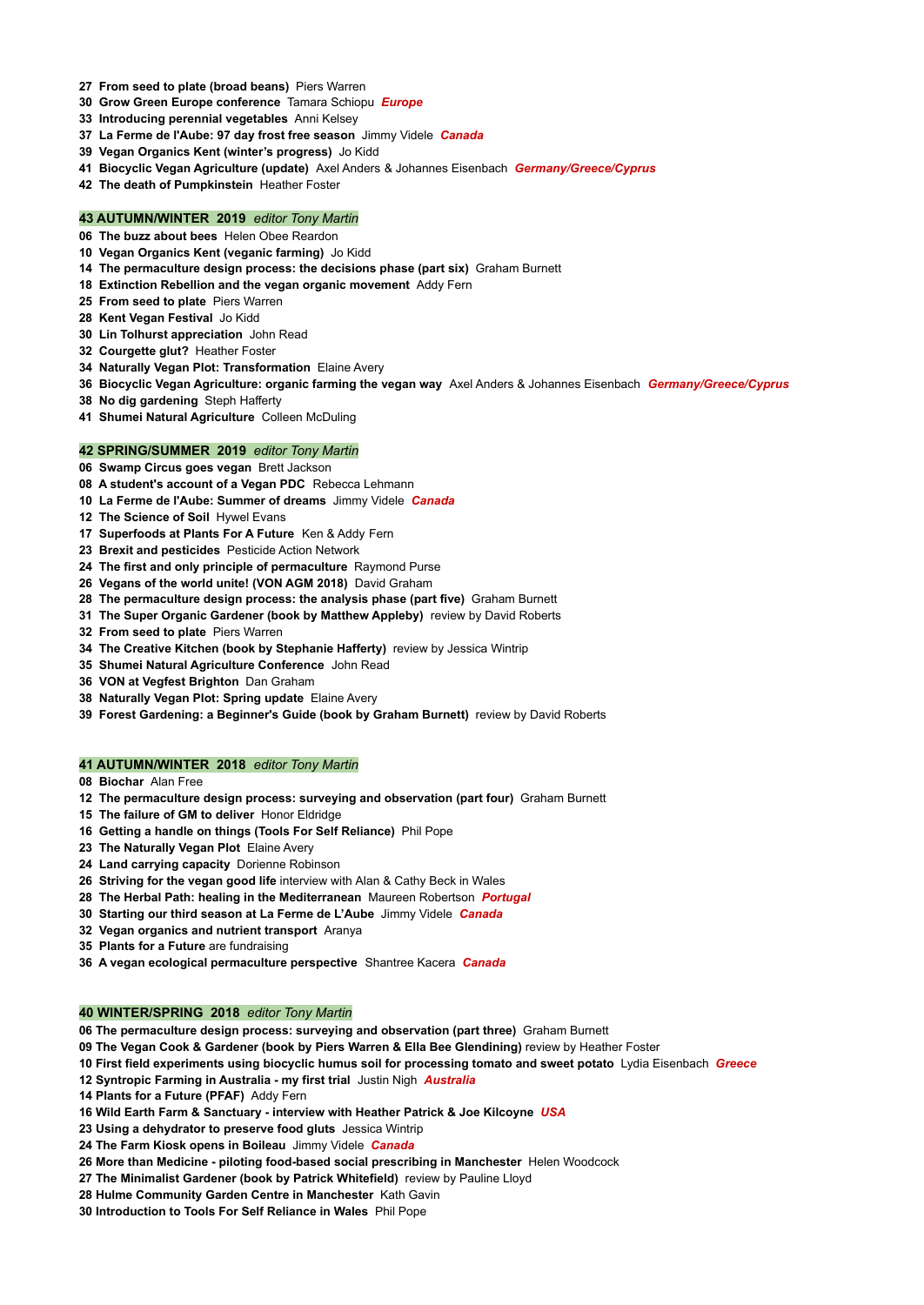- **Hodmedod's - Britain's pulse and grain pioneers** Pauline Lloyd
- **Vegan food from a vegan farm festival (at Tolhurst Organic June 2018)** Tamara Schiopu
- **FRIEND Farmed Animal Rescue update** Fen Daly
- **Pashupati Ashram Animal Sanctuary update**

## **39 SUMMER / AUTUMN 2017** *editor Malcolm Horne*

- 05 Seed the Commons: interviews with veganic farmers (Halstead Farm, Calidragon Farm, Spoke & Leaf Farm) USA
- **Cattle farming to [stockfree](http://veganorganic.net/wp-content/uploads/Bradley-Nook-interview.pdf) organic** interview with Jay & Katja Wilde
- **Shumei Natural Agriculture**
- **Letters (Humanure** Jenny Gage, Martin Doyle **/ Biocyclic-Vegan farms** Axel Anders *Greece* **/**
- **Seeding & potting mixes** Jimmy Videle *Canada***)**
- **The veganic farm continues in Boileau** Jimmy Videle *Canada*
- **Kindling Trust (summer newsletter)**
- **Beyond Organix (new market garden in Sussex)**
- **Organic Growers Alliance celebrates 10 years** Phil Sumption
- **Spinach: love it or hate it?** Jessica Wintrip
- **A peaceful self-sufficient vegan garden in Belgium** Coline *Belgium*
- **Syntropic Farming in Australia** Justin Nigh *Australia*
- **The permaculture design process: surveying and observation (part two)** Graham Burnett
- **Vegan strategy, vegan communication (Tobias Leenaert - The Vegan Strategist)** Malcolm Horne
- **Biocyclic-Vegan Agriculture** Axel Anders & Johannes Eisenbach *Germany/Greece/Cyprus*
- **Events past and future** Dan Graham

## **38 WINTER / SPRING 2017** *editor Malcolm Horne*

- **News & updates** Shumei Natural Agriculture, Grow Green report, Biocyclic Network (*Germany*)
- **GGI articles/magazines online**
- **Tolhurst Organic 40th anniversary celebration and book launch** John Read
- **Back to Earth (book by Iain Tolhurst)** review by John Curtis
- **La Ferme de l'Aube: year two reflections** Jimmy Videle & Mélanie Bernier *Canada*
- **Growing Opportunities in Scarborough** Christine Mackay
- **On humanure and vegan organic growing systems** Graham Burnett
- **Weeds: an organic earth-friendly guide (book by John Walker)** review by Ziggy Woodward
- **Regenerative Designs Australia** Justin Nigh *Australia*
- **Introducing leafu** Michael Cole
- **Looking for mulch in all the wrong places** Jay Muir *Canada*
- **Integrating animal rescue with vegan organics** Meg Daly
- **My experience at the Arundel Vegan PDC** Jasmine Kime
- **Hydroponics and vertical farming** John Curtis *partly USA*
- **The permaculture design process: surveying and observation (part one)** Graham Burnett
- **Animal (De)liberation (new book by Jan Deckers)**
- **Climate Friendly Food fundraising appeal** Jenny Hall
- **The Homemade Vegan (new book by Joanne O'Connell)**
- **Seed the Commons interviews with veganic farmers (Spoke & Leaf Farm, Lazy Millennial Farms)** *USA*
- **Visit to Welhealth in North Wales (Bethany Chester report)**
- **Events past and future**

# **37 SUMMER / AUTUMN 2016** *editor Malcolm Horne*

- **Letters (The peat problem** Rod Skinner / Jimmy Videle *Canada***)**
- **Celebrating 20 years of the Vegan Organic Network** David Graham
- **Setting roots on your small veganic farm** Jimmy Videle *Canada*
- **All change at Le Guerrat** Sue Morris *France*
- **My Shropshire garden** Rod Skinner
- **Half a million strong (survey on numbers of vegans in Great Britain)** Malcolm Horne
- **Establishing the Barefoot Vegan Farm & Animal Sanctuary** Emma Letessier *France*
- **Vegan Show in Moldova** Tamara Schiopu *Moldova*
- **Raspberries, rhubarb & compost (allotment growing)** Jessica Wintrip
- **The Permaculture Design Process** Graham Burnett
- **How to Permaculture Your Life (new book by Ross Mars** *Australia***)** review by Lorenzo Costa
- **Mary Bryniak [1924-2015](http://veganorganic.net/mary-bryniak-obituary/)** Mike Wright
- **Learning from [agroforestry](http://veganorganic.net/learning-from-agroforestry-experts/) experts** Helen Woodcock
- **Biofach 2016 - and a promising connection** Daniel Mettke *Germany*
- 38 Ploughing the internet for projects (Lazy [Millennial](http://veganorganic.net/lazy-millennial-farm/) USA / [Featherview](http://veganorganic.net/featherview-banana-farm/) Australia / Bietenrood Netherlands / Rowdy Girl USA)
- **VON and associated groups on Facebook**

# **36 WINTER 2015/16** *editor Malcolm Horne*

- **Social change, social values, social media** David Graham
- **The Vegan Society's Grow Green report** interview with Andrea Speranza
- **Letters (Slug sanctuary** Amanda Baker **/ The inexpert gardener** Rob Slow / **Vegans in Africa** Andi Brand**)** *UK/Africa*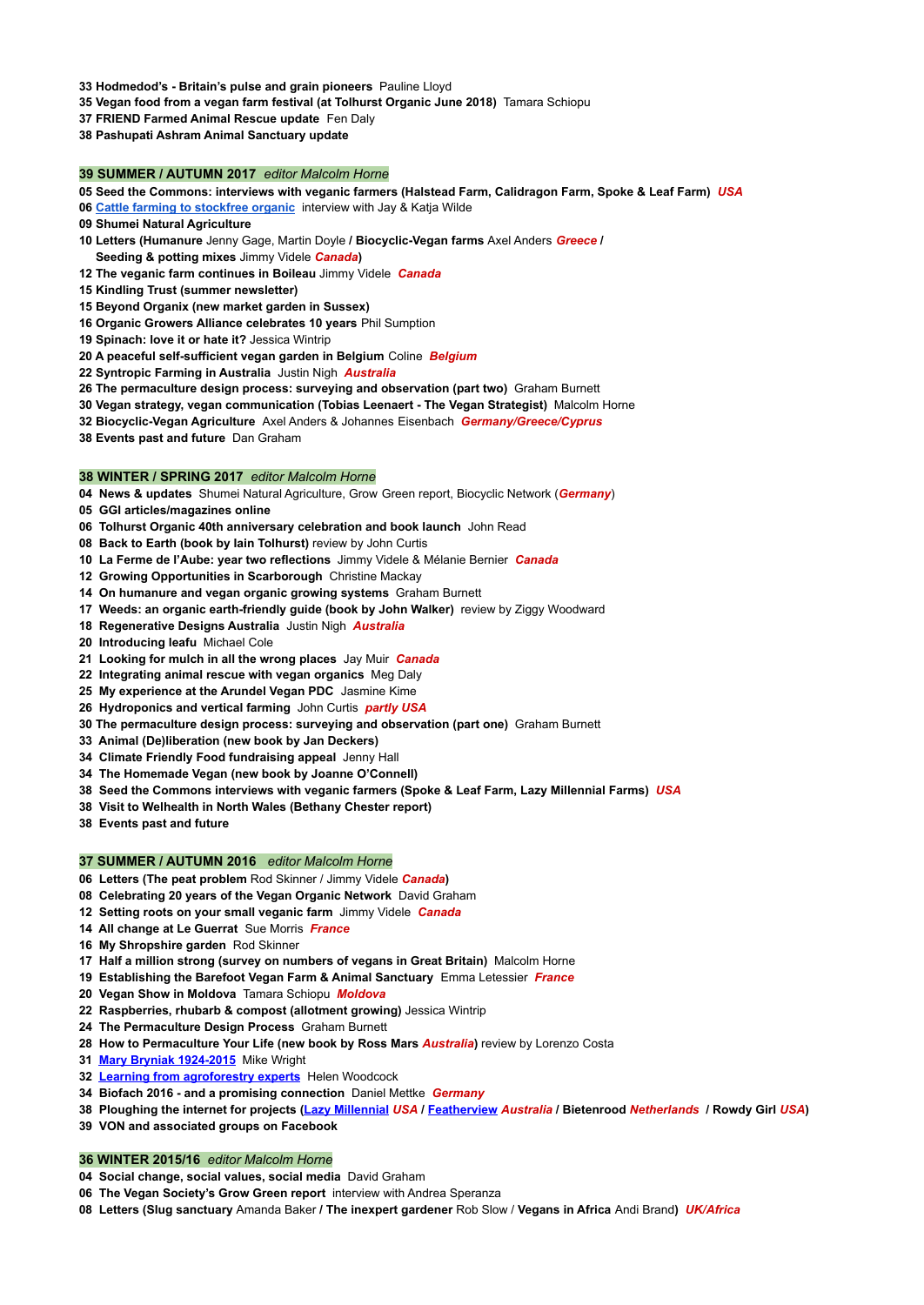- **Vegan Sustainability Magazine** *Ireland*
- **Helping the refugees** Summer Phillips and Zaina Macneall *UK/France/Greece*
- **Shumei Natural Agriculture** Pippa Rosen
- **Hügelkultur beds** Tony Martin
- **Animal Deliberation** Jan Deckers (forthcoming book)
- **Will Bonsall's Essential Guide to Radical, Self-Reliant Gardening** book review by Jay Muir *USA*
- **OrganicLea's Farm Start project in London** Felicia Ruperti
- **La Ferme de l'Aube, a veganic farm in Canada** Jimmy Videle *Canada*
- **[Growing](http://veganorganic.net/growing-with-grace-fertile-soil/) With Grace** Cara Whelan
- **Some principles of permaculture** Graham Burnett
- **VON at the Permaculture Convergence** Tony Martin
- **Mellow fruitfulness at Le Guerrat** Sue Morris *France*
- **A certain uncertainty** Malcolm Horne
- **A Well-Fed World – working for hunger relief** *and* **animal protection** *USA*
- **Tolhurst Organic video / The Naturally Vegan Plot in Cornwall**
- **Winter on my allotment** Jessica Wintrip
- **Snowdon Vegan Party 2015** Summer Phillips

## **35 SUMMER 2015** *editor Malcolm Horne*

- **A good sense of humus** David Graham
- **Volunteering with VON**
- **HEAP and the Growing Together Project in Manchester**
- **Letters (Good crops and good causes** Rob Slow **/ Basic approaches to growing** John Read**)**
- **Graham Burnett interview – the path to [permaculture](http://veganorganic.net/graham-burnett-interview/)**
- **Oh, I do like to be beside the seaside! (new garden takes shape)** Pauline Lloyd
- **Biofach 2015 and a vegan challenge to organics** Daniel Mettke *Germany*
- **Trees for gardens, orchards and permaculture (by Martin Crawford)** book review by Ziggy Woodward
- **Plastic compost bins in the home garden** Barbara Marshall
- **Ablaze with blossom at Le Guerrat** Sue Morris *France*
- **Ciumara Ranni – an ecovillage in Sicily** Tim Carey *Italy*
- **Down on my allotment** Jessica Wintrip
- **Global Food Sustainability Conference (at Brighton VegFest)** Amanda Baker
- **Rainy days and fun days (permaculture course in Wales)** Tony Martin
- **Kindling Trust in Manchester – cultivating livelihoods** Helen Woodcock
- **Beans and Herbs (seed [business\)](http://veganorganic.net/beans-and-herbs-at-herbary/)** Pippa Rosen
- **Vegan cyclists** in Africa and in the UK *Africa/UK*
- **Growing Q&A (green manures for late sowing / animal-free compost)** John Curtis
- **The farmer's footprint: vegan organics as conservation** Lee Hall
- **Manchester Vegan Fair and events roundup** Dan Graham

## **WINTER 2014/15** *editor Malcolm Horne*

- **Logo logic (new wording for VON logo)** David Graham
- **Membership questionnaire** Maggi Taylor and David Graham
- **The Lancashire Forest Gardeners** Jenny Hall
- **Letters (Gardening almost veganically** Sonya Oak **/ One Degree Organics** Meghan Kelly, Helen Atthowe, Dan Graham **/ Petty spurge** David Hicks **/ Favourite tools** Peter Horne **/ Sadhana Forest in Kenya** Aviram Rozin**)** *USA/Canada/UK/France/Kenya*
- **Soils for Resilience (UK National Soil Symposium)** Amanda Baker
- **Vegan organic revival in German-speaking Europe** Daniel Mettke *Germany*
- **Flight of the kite - Le Guerrat autumn 2014** Sue Morris *France*
- **A moderately interesting article about hosepipes** Tony Martin
- **Growing up, growing out - stockfree gardening and farming for all** Nika Skof and Amanda Baker
- **People, Plate and Planet (CAT report)** summary by Malcolm Horne
- **GGI back issues now online** Malcolm Horne
- **The Vegan Book of [Permaculture](http://veganorganic.net/book-review-vegan-book-of-permaculture/) (by Graham Burnett)** book review by Tony Martin
- **Permaculture news** (photos from Graham Burnett and Nicole Vosper's course, etc)
- **New Sisters Farm in Quebec province** Jay Muir *Canada*
- **Marion Daltrop 1926-2014** David Graham
- **Restoration Agriculture (by Mark Shepard)** book review by Graham Burnett
- **Animal rights and vegan organics in Italy** Eduardo Quarta *Italy*
- **Growing [potatoes](http://veganorganic.net/growing-potatoes-in-uk/) in the UK or similar climates** John Curtis / **[Potato](http://veganorganic.net/potato-days/) days** Ziggy Woodward
- **Nitrogen - [managing](http://veganorganic.net/nitrogen-managing-the-unseen/) the unseen** Chloe Ward
- **The legacy of Kathleen [Jannaway](http://veganorganic.net/legacy-of-kathleen-jannaway/)** Malcolm Horne
- **Growing Q&A (over winter strategies, making your own compost)** John Curtis
- **Beans and membership** Jessica Wintrip
- **Snowdon Vegan Party 2014 and other events** Dan Graham

# **SUMMER 2014** *editor Malcolm Horne*

**Farmers & Growers (Brightside/Rivara/Oakcroft)** Maggi Taylor *Canada/Argentina/UK*

**Dryad's saddle for breakfast! (forest garden in Wales)** Ann Wright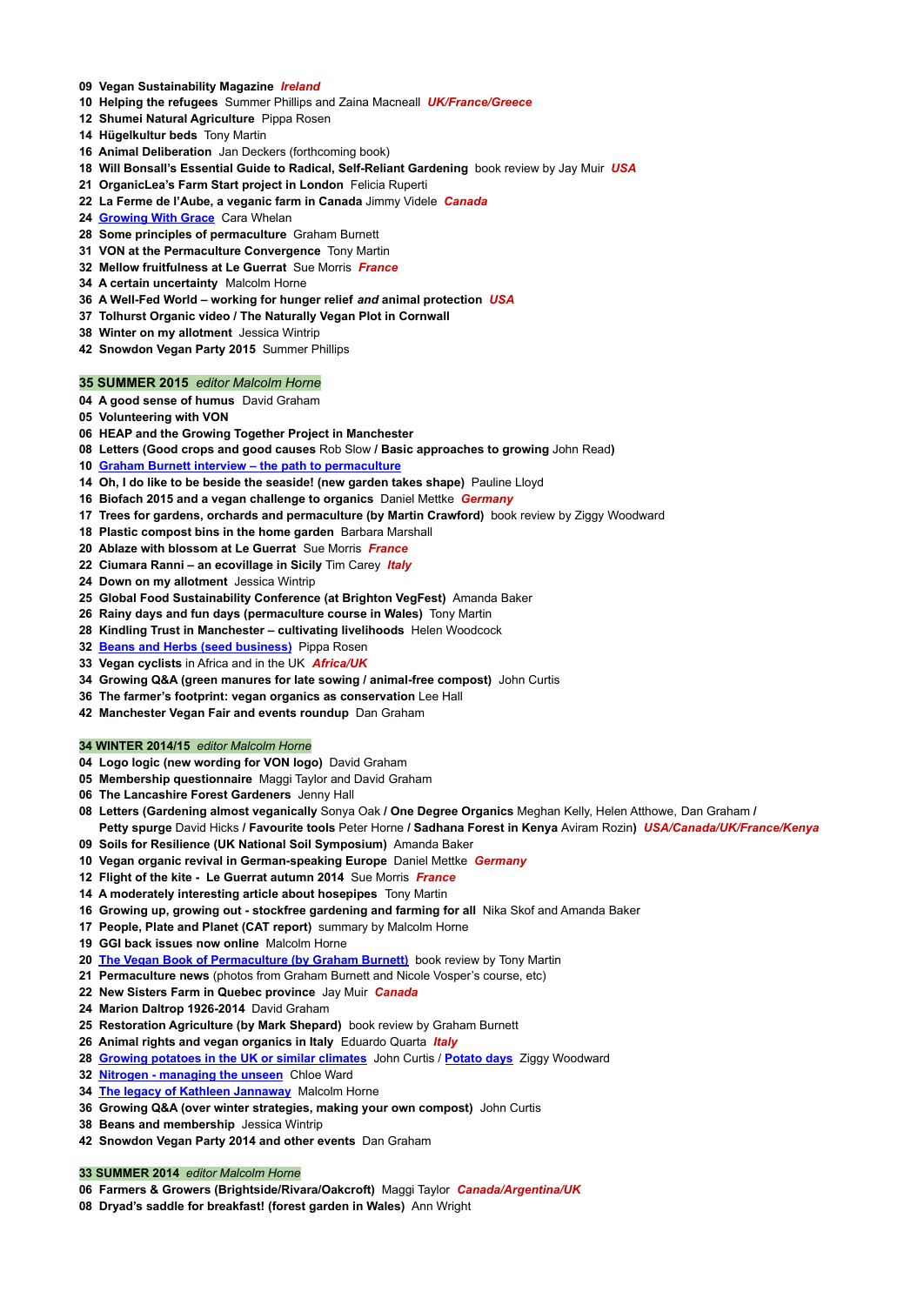- **Know your terminology (stockfree/veganic/vegan organic etc)** David Graham
- **Distinction between veganic & vegan** Malcolm Horne **/** One Degree Organics *Canada*
- **Oh for some worms (allotment in Rotherham)** Rob Slow
- **Sheepless (alternatives to animal wool)** Kath Clements
- **Veganism is a way of life (ashram in Lancashire)** Shiva Trust
- **News from Le Guerrat** Sue Morris *France*
- **Ugly produce (the amount that gets discarded)** Iain Tolhurst
- **Living soil at Tolhurst Organic (soil seminar report)** Graham Burnett
- **Nuts: a global history** Paul Appleby (book review)
- **Sadhana Forest** Aviram Rozin *India/Haiti/Kenya*
- **Woodleaf Farm (evolution of a vegan organic orchard)** Helen Atthowe *USA*
- **Fir Tree Community Growers (photos and info)**
- **Gambling with our seed heritage** Joseph Croisdale (Soil Association)
- **Running a seed swap** Ziggy Woodward
- **Planting the seeds of social, economic & political change / North West Stockfree Organic Farming & Growing Network** David Graham
- **Jakobus Langerhorst 1945-2013** *Austria*
- **Using water as an overnight temperature moderator** Tony Martin
- **Growing Q&A (books/compost/rats)** John Curtis
- **VON on Facebook** Malcolm Horne
- **[Overwintering](http://veganorganic.net/overwintering-onions/) onions** John Curtis
- **Swan neck hoe** John Berry
- **How to prune an apple tree** Chloe Ward (and review by Ziggy Woodward)
- **Events roundup (inc Manchester Vegan Fair)** Dan Graham

## **WINTER 2013/14** *editors Malcolm Horne & Maggi Taylor*

- **Vegan flour** George Walker
- **One Degree Organic Foods** *Canada*
- **Update from Portugal** Marian Silvester *Portugal*
- **Introducing Permaculture** Nicole Vosper
- **A forest garden on a South Wales hillside** Tony Martin
- **Veganic forest gardening workshop** Heidi White *Canada*
- **The Forest Market Garden** Jenny Hall
- **Certified stockfree: inspections go international** Jenny Hall *France etc*
- **Launch of new farm carbon calculator** Rod Skinner
- **Azada Hoe** Pauline Lloyd
- **Recommended: a vegan organic urban farm consultancy** David Stringer
- **Snowdon report & VON events roundup** Cherry Chung & Dan Graham
- **A volunteer's experience of Valderrodas** Elizabeth Byrum *Spain*
- **The importance of plant based medicine** Nicole Vosper
- **Brook End** Nicole Vosper
- **Drimlabarra notes** Maureen Robertson
- **Petty Spurge** David Hicks
- **David Graham [interview](http://www.veganviews.org.uk/123-davidgraham-interview.pdf)** (link goes to the original interview in Vegan Views)
- **[Growing](http://veganorganic.net/growing-in-rows-or-beds/) in rows or beds** John Curtis
- **The wonder of worms** Alisa Rutherford-Fortunati *New Zealand/USA*
- **Hulme Community Garden Centre**
- **VON noticeboard**
- **Squash & Pumpkin Festival at Hardwick** Tamara Schiopu

## **SUMMER 2013** *editor Rob Jackson*

- **Flour power** David Graham
- **Chyan Cultural Centre** Brett Jackson
- **Notes from Portugal** Marian Silvester *Portugal*
- **Rumble in the jungle (events stalls)** Dan Graham
- 

**Brook End** Nicole Vosper

- **Animal Place sanctuary & veganic farm** Stephanie Litus *USA*
- **Thoughts on vegan communities** Marian Silvester
- **Updating the VON directory of farmers/growers** Maggi Taylor
- **The food dimension: food, jobs and wars** Mario Molinari
- **Kicked off our plot for being too organic** Abbie Bengston
- **[Choosing](http://veganorganic.net/choosing-the-right-green-manure/) the right green manure**
- **Le Guerrat** Sue Morris *France*
- **Forest gardening (part 2)** Shantree Kacera *Canada*
- **FarmStart in Manchester (Kindling Trust)** Helen Woodcock
- **Eden Farm animal sanctuary (and veganic garden plans)** Sandra Higgins *Ireland*
- **Wild woodland in Valderrodas** Barney *Portugal*
- **Snippets from Quebec** Stéphane Groleau *Canada*
- **Summer recipes** Alyson Tyler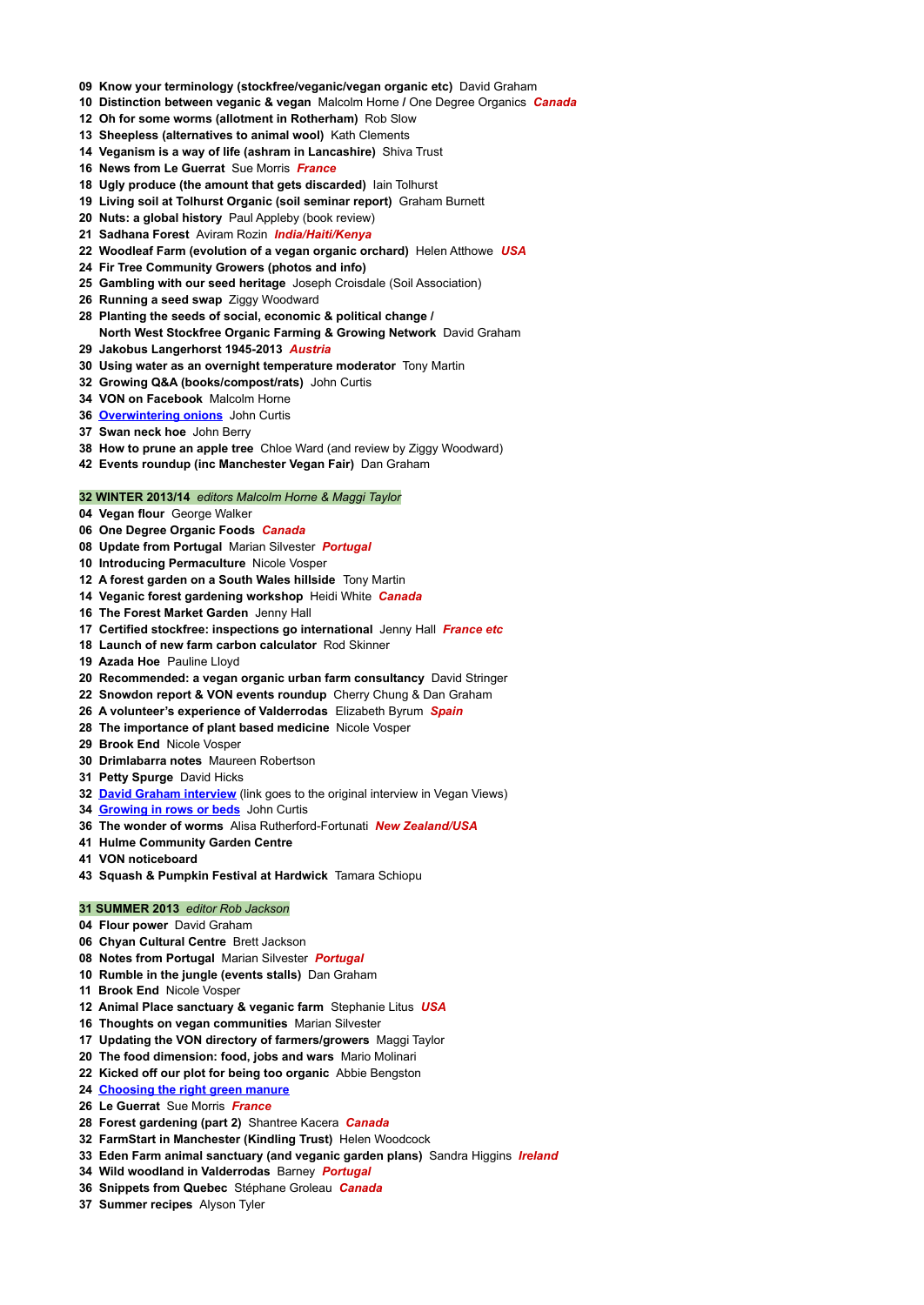- **Iain Tolhurst presentation and talk** Tamara Schiopu
- **Stockfree certification** Jenny Hall

## **WINTER 2012** *editor Rob Jackson*

- **Report from the chair (re Rob and Iain Tolhurst)** David Graham
- **A bit damp (on his land in Yorkshire)** Rob Slow
- **Top five edible flowers** Amanda Rofe
- **Le Guerrat** Sue Morris *France*
- **Can you envision a vegan-friendly world?** Amanda Baker
- **Adventures in Portugal** Marian Silvester *Portugal*
- **[Sourcing,](http://veganorganic.net/sourcing-sowing-sprouting-seed/) sowing and sprouting seed** Roger Roberts
- **[Allotments](http://veganorganic.net/allotments-for-wildlife/) for wildlife** Pauline Lloyd
- **Introducing Brook End** Nicole Vosper
- **Gardening without (much) irrigation - book review** Kip Bellairs *USA*
- **Forest gardening (part 1)** Shantree Kacera *Canada*
- **Sadhana Forest** Aviram Rozin *India*
- **Urban growing space is at a premium** Christine Mackay
- **VON garden party & sponsored walk** Jill Phillips
- **The smell factor** Meghan Kelly *USA*
- **Winter recipes** Alyson Tyler
- **Seed [saving](http://veganorganic.net/seed-saving/)** Beccy Middleton & Chloe Ward
- **Green gardener (soil and biochar)** Craig Sams
- **Fritz Haber and the synthesis of nitrogen** Kip Bellairs *USA*
- **Upside to a wet [summer?](http://veganorganic.net/upside-to-wet-cloudy-summer/) (report from their garden)** Ziggy Woodward & John Curtis
- **Access to land (social justice issue)** Nicole Vosper
- **VON events report 2012** Dan Graham
- **Marion Coombes obituary** David Graham
- **Updates from North America** Meghan Kelly & Stéphane Groleau *USA/Canada*
- **Making compost in a warm and dry climate** Kate Morrell *Spain*
- **Eucalyptus plantations in Galicia** Barney (Valderrodas) *Spain*

#### **SUMMER 2012** *editor Kath Clements*

- **Stockfree organic centres** David Graham
- **Plant based anaerobic digestion** Ulrich Schmutz
- **Co-operative enterprises: ethical, democratic and successful** Roger Roberts
- **Carbon [sequestration](http://veganorganic.net/carbon-sequestration-in-soil/) in the soil** Jakub Olewski
- **Drimlabarra news** Maureen & Keith Robertson
- **[Growing](http://veganorganic.net/growing-with-grace-challenges/) with Grace & VON's help** Ann Algie
- **Frequent [question:](http://veganorganic.net/isnt-manure-natural/) isn't manure natural?** Meghan Kelly *USA/Canada*
- **Long road to Rufford Farm** John Berry
- **Schumacher College teaching us to grow green** Liam Weaver (student)
- **News from Oakcroft** Tim Carey
- **Health and diet at the Farm Community** Douglas Stevenson *USA*
- **Grow some [flowers](http://veganorganic.net/grow-some-flowers/)** Christine Mackay
- **Planning new season at Le Guerrat** Sue Morris *France*
- **Growing green in [Montana](http://veganorganic.net/growing-green-in-montana/)** Helen Atthowe *USA*
- **Peaceful ways with pests & problems (part 2)** Amanda Rofe
- **Growveg.com iPad gardening app** Jeremy Dore
- **Perennial greens - and woodchips** Bob Monie (letter with feedback)
- **Power to the people: an allotment project** Rob Slow
- **Raw Edible Wild Plants (Amanda Rofe)** Suzanne Bingham (book review)
- **[Growing](http://veganorganic.net/growing-in-partial-shade/) in partial shade** John Curtis & Ziggy Woodward
- **[Chicory](http://veganorganic.net/growing-chicory-tips/) tips** Pauline Lloyd
- **Summer recipe** Alyson Tyler
- **[Fertilising](http://veganorganic.net/fertilizing-with-human-urine/) with human urine** Meghan Kelly *USA/Canada*

**Minding Animals Int Conference Report** Jan Deckers

## **WINTER 2011** *editor Kath Clements*

- **Le Guerrat: smart people grow fruit** Sue Morris *France*
- **Growing green on school grounds** Christoph Miles *Canada*
- **Quality assurance & certification** Robert Mackey
- **Starting and growing Scilly [Organics](http://veganorganic.net/starting-growing-scilly-organics/)** Jonathan Smith
- **Reflections on farm & allotment visits** John Read
- **Peaceful ways with pests & problems (part 1)** Amanda Rofe
- **The forest [garden](http://veganorganic.net/forest-garden-towards-fruition/) at CAT** Chloe Ward
- **Valderrodas project** Barney *Spain*
- **We live and learn (extract from Growing Sustainability)** Dave of Darlington
- **[Growing](http://veganorganic.net/dvd-review-grow-fruit-veg/) Green Graham Cole DVD (review)** Ben Clements
- **Vegan [permaculture](http://veganorganic.net/vegan-permaculture-sunshine-state-florida/) in Florida** Kip Bellairs *USA*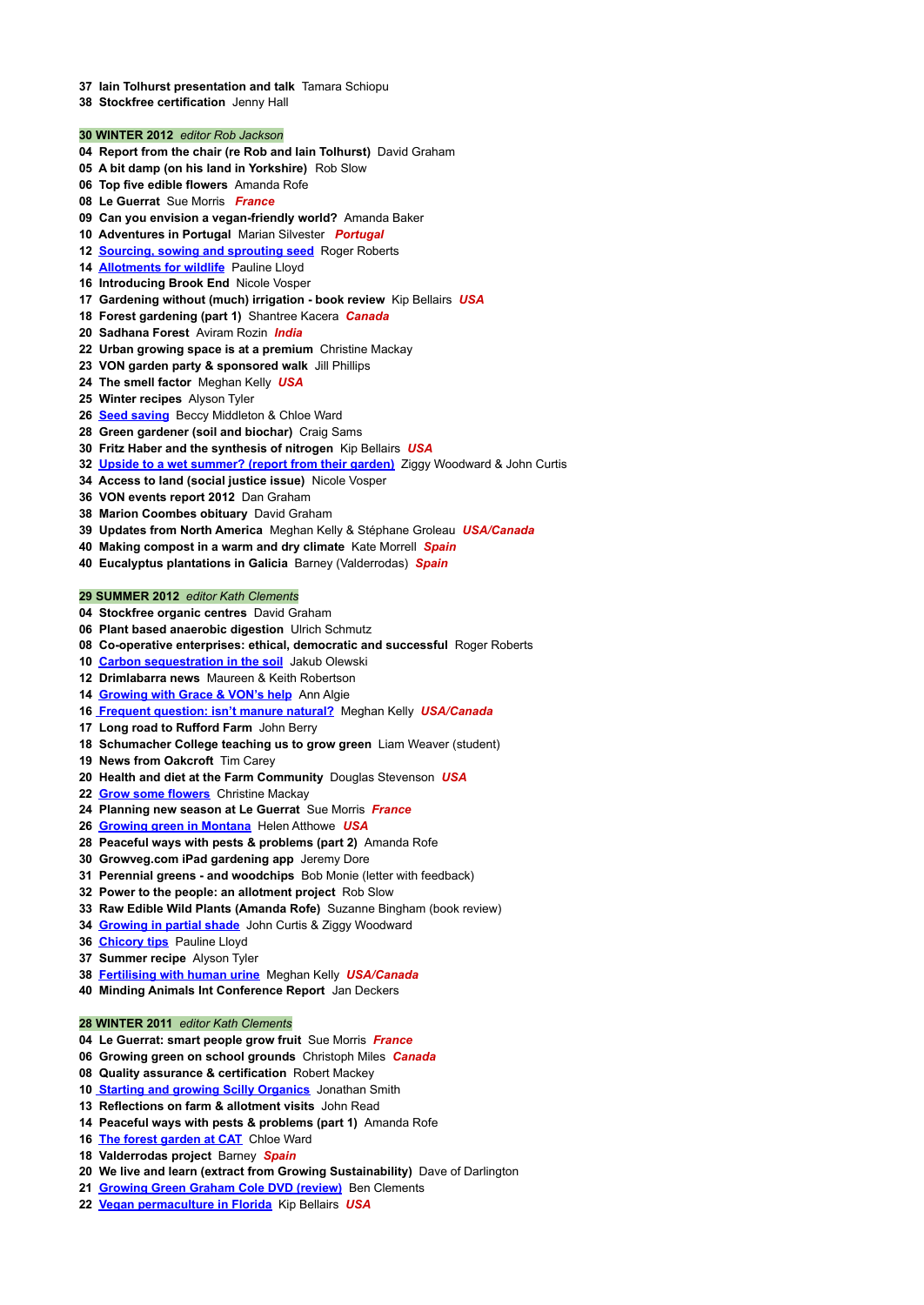- **Our Elaeagnus trials** Kip Bellairs *USA*
- **The simple runner bean** Rob Slow
- **Grow your own sweeteners (sorghum, liquorice etc)** Amanda Rofe
- **Plant-based [permaculture](http://veganorganic.net/plant-based-permaculture/)** Meghan Kelly *USA/Canada*
- **Food for the future (corn gromwell etc)** Sally Ford
- **A long gardening journey to veganism and VON** Danielle Collins
- **Vegans and coexistence (with other animals/people & plants)** Jan Deckers
- **Gliricidia - Sri Lanka's miracle tree?** Lal Jayasinghe *Sri Lanka*
- **Invitation to a taste of rural Portugal** Lyn Bliss *Portugal*
- **Letter (re her allotment etc)** Katherine Barton
- **[Composting](http://veganorganic.net/composting-woodchips/) woodchips** Iain Tolhurst
- **Growing [Sustainability](http://veganorganic.net/book-review-growing-sustainability/) (by Dave of Darlington)** Rod Skinner (book review)
- **Recipes** Alyson Tyler
- **Heather Shepherd interview (VON's new treasurer)**

## **SUMMER 2011** *editor Kath Clements*

- **Oakcroft update** Tim Carey
- **Widening the reach of stockfree certified food** David Graham
- **Response to Foresight report on The Future of Food & Farming** Rod Skinner
- **Human diet choice and climate change** Jakub Olewski
- **The [importance](http://veganorganic.net/importance-of-black-carbon/) of black carbon** Dave of Darlington
- **Kerala, a vegan-organic haven?** Morten Aagren Svendsen *India*
- **Growing opportunities (Yorkshire land-share project)** Christine Mackay
- **First year at Fir Tree** Jenny Hall
- **Is biotechnology obscuring the view?** Richard Twine (author of new book)
- **A [reluctant](http://veganorganic.net/reluctant-convert-to-nodig/) convert (to 'no digging')** Roger Roberts
- **Le Guerrat: the key is adaptability** Sue Morris *France*
- **Biogas: part of the solution** Jenny Hall
- **The Living Centre (Shantree Kacera): permaculture in Canada** Meghan Kelly *Canada*
- **Spuds against the system (giving away allotment surplus)** Rob Slow
- **As the garden goes (garlic etc)** Stéphane Groleau *Canada*
- **Balcony composting** Meghan Kelly *Canada*
- **Farming without the bull** Stéphane Groleau *USA/Canada*
- **Livestock and land degradation** Amanda Rofe
- **Experimenting in our new garden** Ziggy Woodward & John Curtis
- **Letter re allotment** Felicity Newman
- **Roots Demystified (book review)** Kip Bellairs *USA*
- **Recipes** Alyson Tyler
- **Laura Dobson interview (VON's new meetings secretary)**

## **WINTER 2010** *editors Kath Clements & Peter White*

- **Harry Mather obituary** David Graham & John Curtis
- **Progress at Oakcroft** Lloyd English
- **VON Centre Network Project: progress report** David Graham
- **Two year transformation (their new garden)** Ziggy Woodward & John Curtis
- **Mobile bicycle gardening** Meghan Kelly *Canada*
- **The magic circle (his experimental garden)** Shane Coyle *Ireland*
- **Calculating our nitrogen footprint** Jakub Olewski
- **Scottish seaside success (her garden)** Barbara McMillan
- **Working at Rainbow's End Farm** Christoph Miles *Canada*
- **Sunseed: transforming the desert** Kirsty Heron *Spain*
- **Letter (their smallholding)** Sarah & Paul
- **VON visits Roger Higginbottom's allotment** Sue Pilkington
- **Vegan organic growing: a bloodless revolution** Roger Roberts
- **Stockfree organic cereals (learning from commercial organic growers)** Rod Skinner
- - **Growing Connections Project in Northern Ireland** Zena Walker-Reed *N Ireland*
	- **The big cover-up: improve your diet with a [polytunnel](http://veganorganic.net/big-coverup-polytunnel/)** David Milton
	- **Le Guerrat: reap what you sow** Sue Morris *France*
	- **Postcard from Scarborough allotment** Christine Mackay
	- **Reasons to be cheerful** Peter White
	- **Putting down roots (Manchester allotment)** Joe Berry
	- **Recipes** Alyson Tyler
	- **VON visit to Fir Tree** Alwynne Cartmell
	- **Letter (Future Farming SW Conference)** Rod Skinner
	- **Origins of the organic movement** Dave of Darlington

# **SUMMER 2010** *editors Kath Clements & Peter White*

**Stockfree success in the sun (Arizona & New Mexico)** Meghan Kelly *USA*

**Le Guerrat: Now's the time!** Sue Morris *France*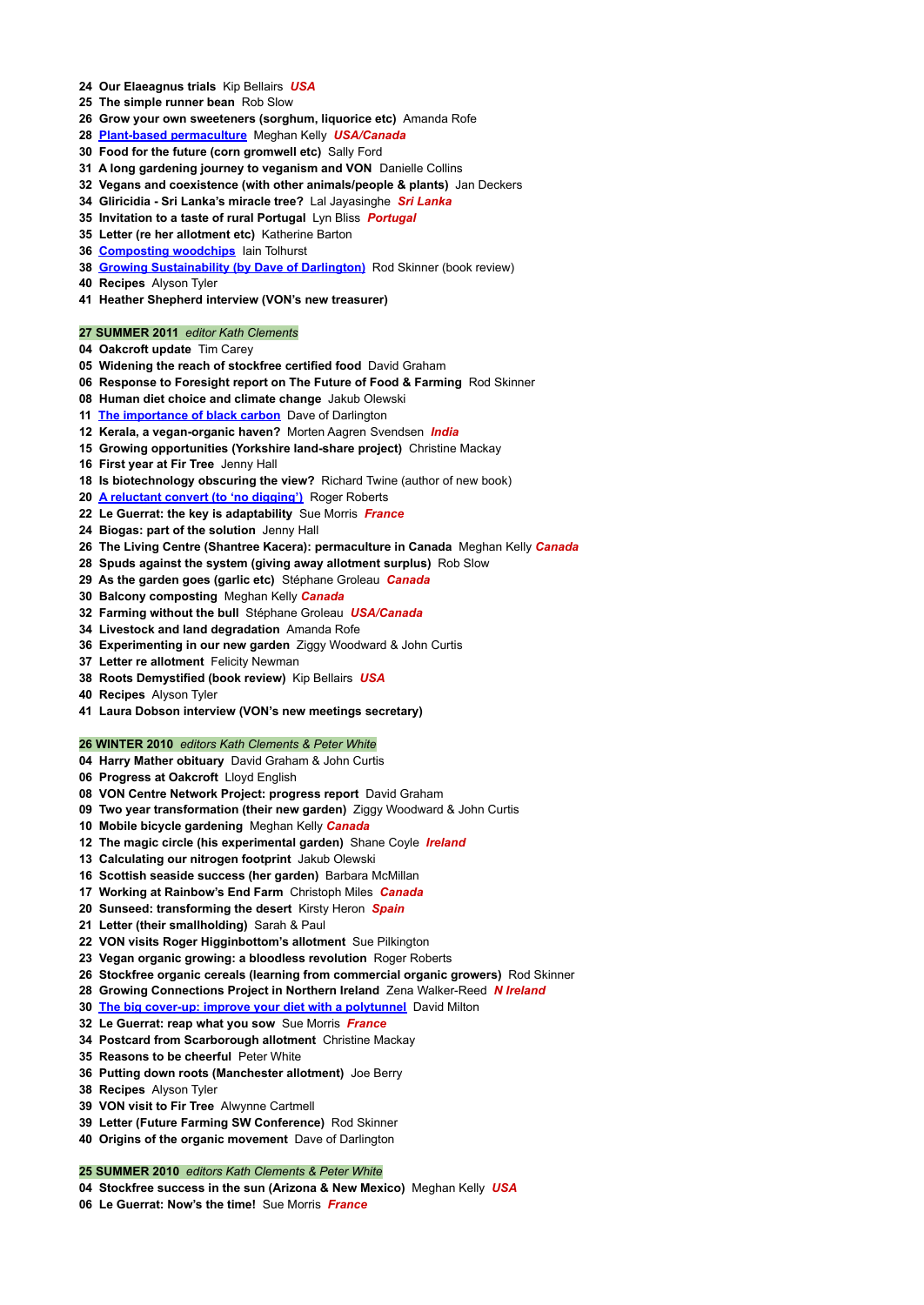- **Stockfree student at Glyndwr** Jane Fanshawe
- **Glyndwr conference (Oakcroft, Soil Assoc, etc)** Richard Lewis
- **Challenge and opportunity: progress at Oakcroft** Tim Carey
- **Growing Moroccan cress (lettuce)** Sally Ford
- **Saying no to too much [nitrogen](http://veganorganic.net/too-much-nitrogen/)** Dave of Darlington
- **Preparing for judging day (Scarborough allotment)** Christine Mackay
- **Mary Bryniak [interview](http://veganorganic.net/mary-bryniak-vegan-organic-pioneer/)** Kath Clements (see also issue 11 p.6)
- **Permaculture pointers** Ron Bates
- **Livestock respiration and climate change** Tim Turner
- **Avocados and alligators (Victoria Farm, Florida)** Kip Bellairs *USA*
- **Plastic pollution (and using plastic in your garden)** John Walker
- **First principles (soil, composting, etc)** John Read
- **Book reviews (Future Scenarios / Transition Timeline)** Graham Burnett
- **[Comfrey](http://veganorganic.net/comfrey-wonder-herb/) the wonder herb** Colleen Withall
- **The plight of the bumblebee** Jane Carlton
- **Bio-gas Sri Lanka style** Lal Jayasinghe *Sri Lanka*
- **Growing for nutrition (vitamins, minerals, etc)** Pauline LLoyd
- **Agriculture and architecture** Dave of Darlington
- **Letters** Grace Swales / Shirley-Anne Hardy / Harry Roth
- **Co-operation is the key: equitable local food production** David Allen Stringer
- **VON website poll / Sharing ideas on composting**
- **Recipes** Alyson Tyler & John Curtis
- **Seeds of destruction (genetic manipulation) book review** Kip Bellairs *USA*

## **WINTER 2009** *editors Kath Clements & Peter White*

- **VON's next leap forward - the network of stockfree organic centres**
- **VON's recent achievements** Peter White
- **Growing for health: [buckwheat](http://veganorganic.net/growing-buckwheat/) bonanza** Pauline LLoyd
- **VON and the media** Sally Ford
- **Soil [science](http://veganorganic.net/soil-science-matters/) matters** Jakub Olewski
- **Every year is different (Scarborough allotment)** Christine Mackay
- **Oakcroft - a historic market garden** Tim Carey
- **Visit to Youlgreave (Roger Higginbottom's allotment)** Colleen Withall
- **Gardens galore (sowing, weeding, watering etc)** Stéphane Groleau *Canada*
- **Mythbusters: vegan-organic growers are the real humane farmers** Lee Hall
- **The marigold: a garden treasure** Dave of Darlington
- **Margaret Woolford obituary / VON visit to Northop** Peter White
- **The Alternative Kitchen Garden (book review)** Richard Barnett
- **Dave of Darlington's research** Phil Sleigh
- **Versatile peas** Peter White
- **Keep out the slugs** Barbara Marshall / **Bean bonus** Roger Franklin
- **Letter (New Forest Transition)** Richard Barnett
- **Spray for silver leaf on plum trees** Amanda Rofe
- **To feed or not feed (wild [birds/mammals\)](http://veganorganic.net/feeding-wildlife-precautions/)** John Bryant
- **Engaging with our local communities** Kath Clements
- **Trial and error in Portugal - ideas for growing in hot climates** Lyn Bliss *Portugal*
- **Measuring the carbon footprint of our food - CFF is launched** Jenny Hall
- **Water pressure - livestock farming and water use** Amanda Rofe
- **Letter (comfrey)** Roger Higginbottom
- **Weeds and mysterious nitrogen in Sri Lanka** Lal Jayasinghe *Sri Lanka*
- **Le Guerrat** Sue Morris *France*
- **Hang on to your nitrogen [\(minimising](http://veganorganic.net/hang-on-to-your-nitrogen/) losses)** Dave of Darlington

# **SUMMER 2009** *editors Peter White, Kath Clements & Colleen Withall*

- **The third year on our allotment** Roger Merényi
- **Sumac Centre - a radical vegan space** Ben Clements
- **Kiwi comment** Grace Swales *New Zealand*
- **The importance of [earthworms](http://veganorganic.net/importance-of-earthworms/) for soil structure** Dave of Darlington
- **Cutting edge carbon: introducing biochar** Craig Sams
- **Sensational seaweed** Colleen Withall
- **Our Australian vegan utopia** Ian Brothers *Australia*
- **[Organic](http://veganorganic.net/book-review-organic-alice/) Alice & the wiggly jiggly worms by Jenny Hall** Tamara Cooke (review)
- **The art of stockfree growing (Kate Corder video artist at Tolhurst Organic)**
- **Promoting VON through the internet** Kate Corder
- **[Permaculture](http://veganorganic.net/book-review-premaculture-beginners-guide/) - a beginner's guide by Graham Burnett** brief review
- **Growing wild** Kath Clements
- **Beans are [brilliant!](http://veganorganic.net/beans-are-brilliant/)** Pippa Rosen
- **Fruits of minimal labours (Scarborough allotment)** Christine Mackay
- **The other side (slow food vs mass produced food)** Sue Morris *Italy*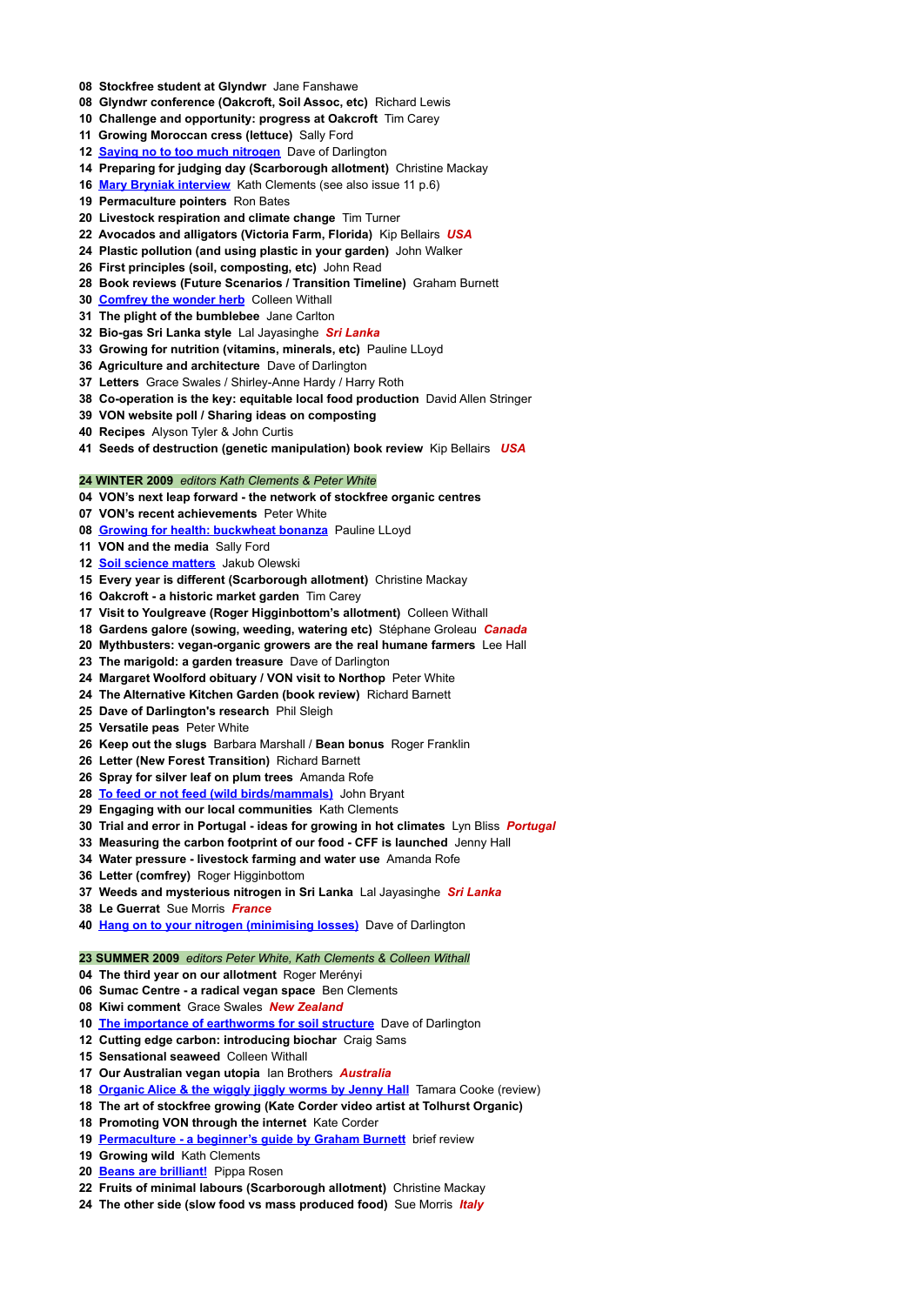## **Growing Up & Forest [Gardening](http://veganorganic.net/growing-up-forest-gardening/)** Chloe Ward

- **The tractor for tomorrow** Stéphane Groleau *USA*
- **Deforestation: livestock destroying the living earth** Amanda Rofe
- **Nitrogen efficiency and legumes** Jakub Olewski
- **Vegan organic across the pond (four growers)** Colleen Withall *USA/Canada*
- **Early days at Oakcroft** Tim Carey
- **[Growing](http://veganorganic.net/growing-berries/) berries for health** Pauline Lloyd
- **Growing bamboo in the UK and other [temperate](http://veganorganic.net/growing-bamboo-uk/) climes** Amanda Rofe
- **Compost conundrum (where to obtain)** Pauline Schofield / Barbara Marshall / John Curtis

## **WINTER 2008** *editors Peter White, Kath Clements & Colleen Withall*

- **A place for pulses (soya beans, chickpeas, green lentils)** Amanda Rofe
- **Celebrating the life of Dave of Darlington** David Graham, Jan, and many others
- **The Organic Garden by Allan Shepherd (book review)** Kath Clements
- **Transition towns and food production** Alyson Tyler
- **The Transition Handbook by Rob Hopkins (book review)** Graham Burnett
- **[Not-so-nice](http://veganorganic.net/not-so-nice-nitrogen/) nitrogen** Dave of Darlington
- **Leafcurd - nutritional powerhouse** Michael Cole
- **Filthy and seedy (guerrilla gardening)** McCompost
- **Just a bit of veg? (status of gardening)** John Walker
- **No gas to brew my tea: my Sri Lanka project** Lal Jayasinghe *Sri Lanka*
- **VON visits Youlgreave (Roger Higginbottom allotment)** Kath Clements
- **Le Guerrat** Sue Morris *France*
- **Vegan-organics, the Earth and the cultivation of a movement** Lee Hall
- **The "Redibrek" Project (food industry impact on climate change)** Matthew Cole
- **Green [manures](http://veganorganic.net/green-manures/)** Roger Higginbottom
- **[Growing](http://veganorganic.net/growing-leaf-beets/) for health: the leaf beets** Pauline Lloyd
- **VON visits Growing with Nature** John Read
- **Veganic waves in North America** Meghan Kelly *USA/Canada*
- **VON visits Northop Organics** Robert Mackey
- **Garden updates** Stéphane Groleau *Canada*
- **Our vegan organic plot ten years on** Barbara & John Marshall
- **Visit to Tolhurst Organic** Sally Ford
- **VON visits Growing with Grace** John Read
- **Bluebell Organics** Tim Carey
- **[Introducing](http://veganorganic.net/introducing-bamboo/) bamboo** Amanda Rofe

## **SUMMER 2008** *editors Peter White & Colleen Withall*

- **The second year on our allotment** Roger Merenyi
- **Niagara Escarpment Organics in Ontario** Ryan Horning *Canada*
- **Slug courtesy: ways to ask your guests to leave** Nicholas Webb
- **More on no-dig potato [growing](http://veganorganic.net/no-dig-potato-growing/)** Dave of Darlington
- **Healthy HEAP** Kirsty Heron
- **Growing for health: [beneficial](http://veganorganic.net/growing-broccoli/) broccoli** Pauline Lloyd
- **How VON's SOS standards made their way to the US** Kip Bellairs *USA*
- **Growing Vegatopia: stockfree organics and utopian vision of veganism** Matthew Cole
- **Our Cornish community (Chyan Community Field)** Brett Jackson
- **Stockfree Organic Services: update** Tim Carey
- **Le Guerrat: we live in interesting times** Sue Morris *France*
- **Peak oil: turning off the tap** John Walker
- **Update on my Northamptonshire garden** Lin Knight
- **Northop Organics at Welsh College of Horticulture** Robert Mackey
- **Vegfam update: vegan organic famine relief** Sandra Ozolins
- **Winter treats and spring delights (on her allotment)** Christine Mackay
- **Birth of a North American network** Stéphane Groleau *USA/Canada*
- **Contemplative plant study** Maureen & Keith Robertson
- **Dave of Darlington's research** Phil Sleigh
- **Fabulous fungus (largest living organism)** *USA*
- **Agro ecology deliberations** Stéphane Groleau *USA/Canada*
- **[Growing](http://veganorganic.net/growing-for-seed/) for seed** Pippa Rosen
- **[Permaculture,](http://veganorganic.net/permaculture-perennials-resources/) perennials and resources** PFAF
- **Myths of organic farming [\(nitrogen](http://veganorganic.net/myths-of-organic-farming/) cycle)** Dave of Darlington

40 What is to be done? Thoughts on feeding the world (part 5 of feeding the world series, see GGI 17) Dave of Darlington

**WINTER 2007** *editors Peter White & Colleen Withall*

**Editorial: how stockfree organic farming can help combat climate change**

**Alternatives in Austria (Ronny Wytek and BioVegaN group)** Roger Merényi *Austria*

**VON's visit to Tolhurst Organic** Graham Cole

**A passion for preserving** Amanda Rofe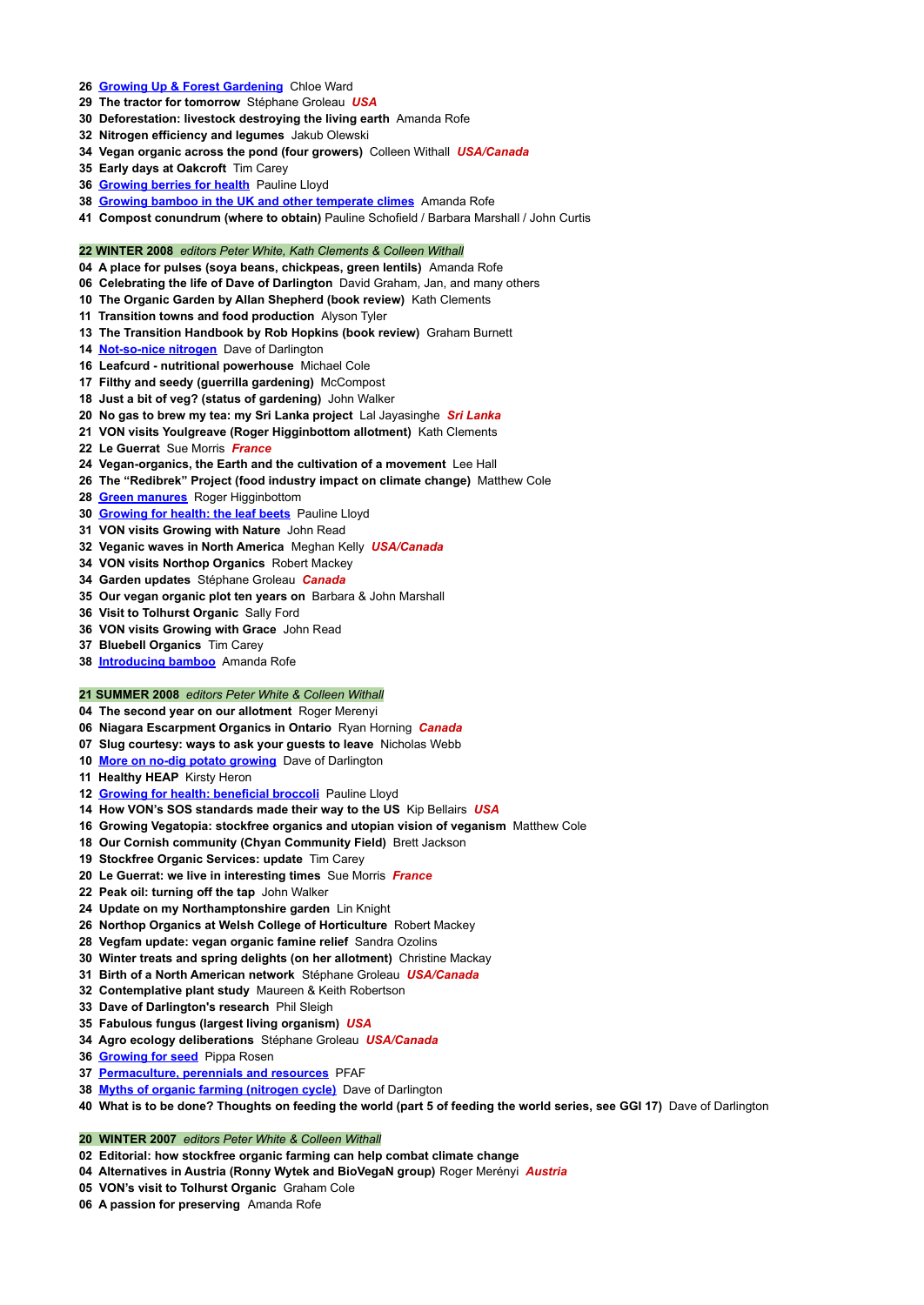- **Soil - not just dirt** Dave of Darlington
- **[Growing](http://veganorganic.net/growing-goji-berries/) for Health: Goji Berry** Pauline Lloyd
- **Peas please** Peter White
- **Portuguese progress** Lyn Bliss *Portugal*
- **VON's visit to Welsh College of Horticulture** Peter White
- **Stockfree not always the easy option** Jenny Hall
- **Footprints on a hill (Scarborough allotment)** Christine Mackay
- **Sweet potato growing in England** Evie Sier
- **Report from Camp for Climate Action, London 2007** Joerg Zimmermann
- **Teaming with Microbes by Lowenfels & Lewis (book review)** Kip Bellairs
- **The Organic Garden by Alan Shepherd (review)**
- **Visit to Roger Higginbottom's allotment** Collen Withall
- **Slug advice / Chick pea challenge / Barn Vegetarian Guest House**
- **Allotment open day at Sowbrook (John & Helen Read)** Peter White
- **Weed, weevil and weather** John Willis
- **Stockfree promotion in the USA** Harold Brown *USA*
- **Bad Food Britain by Joanna Blythman (book review)** Sally Ford
- **VON's visit to Growing With Nature** John Read
- **Cinnamon in Sri Lanka** Lal Jayasinghe *Sri Lanka*
- **What the world needs now is vegan organic growing** Lee Hall *USA*
- **Starting over (first season in a new town garden)** Sally Ford
- **Zero Carbon Gardening at CAT** Chloe Ward
- **Updates from a Canadian** Stéphane Groleau *Canada*
- **News from the French Pyrenees** Sue Morris *France*
- **Grape Expectations in County Limerick** Ita West *Ireland*
- **Food supplies in the post-oil era (part 4 of feeding the world series, see GGI 17)** Dave of Darlington
- **In praise of [compost](http://veganorganic.net/compost-or-mulch/)** Dave of Darlington
- **My second year at the Welsh College of Horticulture** Kirsty Heron
- **VON and Jenny Hall featured in 'Tastes of Britain' magazine** Dave Bowers

## **SUMMER 2007** *editors Peter White & Colleen Withall*

- **Florida farms for the future** Kip Bellairs *USA*
- **Scottish willows (Lise Bech willow growing)** Colleen Withall
- **[Compost](http://veganorganic.net/compost-or-mulch/) or mulch? (carbon to nitrogen ratios)** Dave of Darlington
- **Practical [preserving](http://veganorganic.net/practical-preserving/)** Marian Silvester
- **A very impressive plot (Roger Higginbottom's allotment)** Colleen Withall
- **New methods for New Mexico (Santa Cruz Farm)** Christa Hartsook *USA*
- **To bean or not to bean - drying your own** Pauline Lloyd
- **Carbon or hydrogen? Fuelling our farms** Mike Koefman
- **Growing at Gonew (his land in Cornwall)** Alan Newton
- **Graham Burnett books (review)** Colleen Withall
- **[Growing](http://veganorganic.net/growing-parsley/) for health: parsley** Pauline Lloyd
- **In denial (peak oil)** Dave of Darlington
- **Spread the word (joining/promoting VON)** Cathy Bryant
- **Growing roses without farmyard manure** Ita West
- **Your diet and nuclear power** Richard Girion
- **Sow & Grow success** Jenny Hall
- **Le Guerrat - looking forward** Sue Morris *France*
- **Reducing energy use and waste on the farm (Soil Assoc presentation)** Iain Tolhurst
- **The systemic genetic: more efficient than GMOs** Stéphane Groleau *Canada*
- **Mooning at my allotment** Christine Mackay
- **Breaking new ground in Dorset (his allotments)** John Willis
- 28 How will the world be fed in the future? (part 3 of feeding the world series, see GGI 17) Dave of Darlington
- **New students at Welsh College of Horticulture** Kirsty Heron / Zena Walker-Reed
- **Double trouble soil and rubble (growing on her plot)** Lin Knight
- 

**The first year on our allotment** Roger Merényi

**Seeds of compassion in Shropshire (Karuna project)** Janta & Merav Wheelhouse

**The real financial future (the post oil era)** Dave of Darlington

## **WINTER 2006** *editors Peter White & Colleen Withal***l**

**VON and the peace movement** David Graham

**Freiburg: a garden city for the 21st century** Sally Ford *Germany*

**Social science and stockfree organics** Richard Taylor & Piergiuseppe Morone

**VON's visit to Welsh College of Horticulture** Peter White

**If pesticides were purple** John Walker

**Petal power: how to grow edible flower salad** Pauline Lloyd

12 How is the world being fed now? (part 2 of feeding the world series, see GGI 17) Dave of Darlington

**Autumn at Le Guerrat** Sue Morris *France*

**From small acorns grow mighty oaks (Scarborough allotment)** Christine Mackay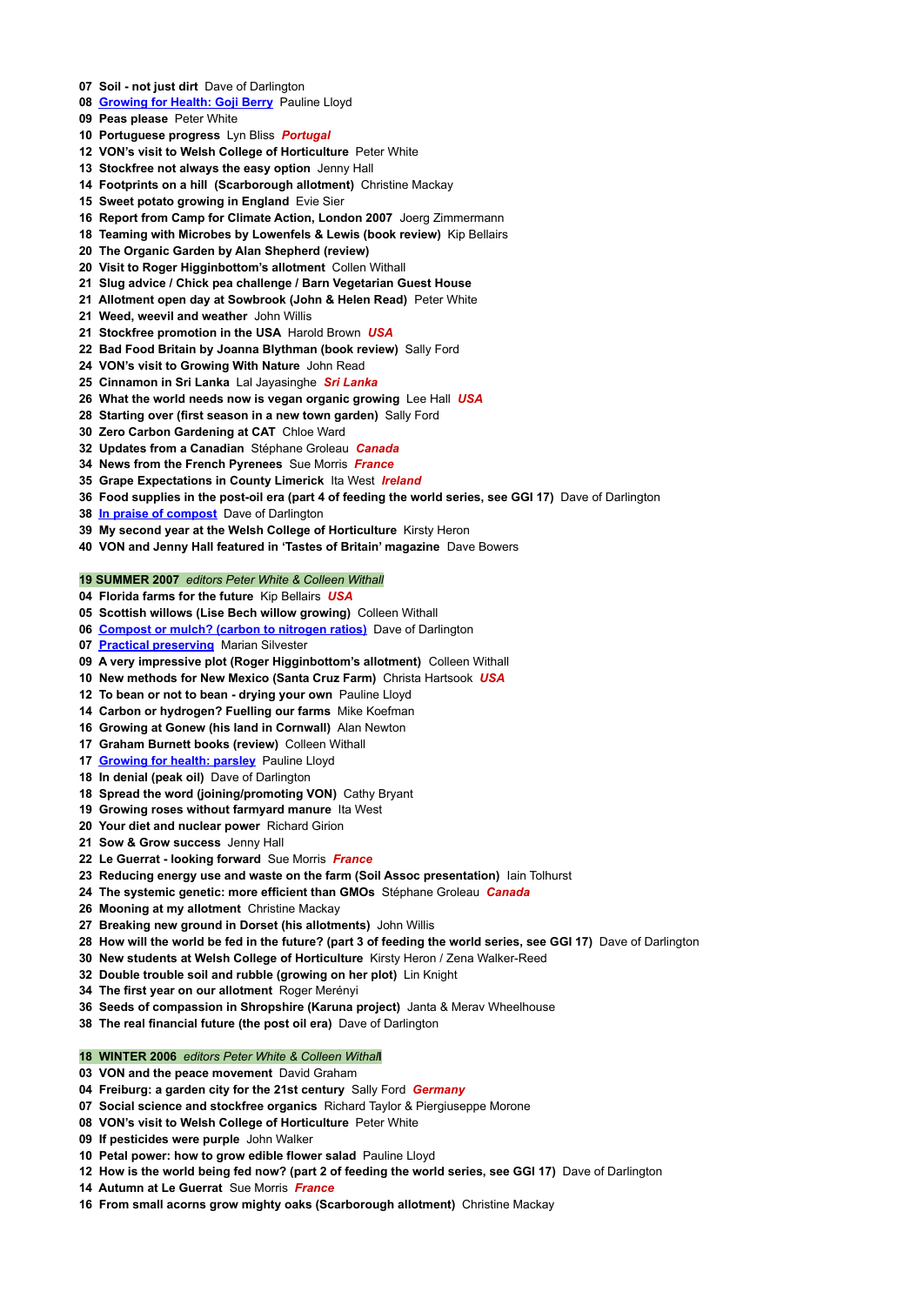- **Energy in crisis - what can greens do?** Dave Toke
- **Book reviews (Half Hour Allotment / No Work Garden)** Colleen Withall
- **Letter (growing in her garden)** Ann Wright
- **Visit to Tolhurst Organic** Graham Cole
- **VON's Bursary Fund** David Graham
- **Mort's Shorts (inc Wallis Seeds and the much travelled apple)**
- **Holywell Gardens** Graham Cole
- **Readers' ideas** Graham Cole / Martin Doyle (allotment) / Ita West / John Curtis (field beans) / Petra Waskelis (Jerusalem artichokes) / Bernard Colvin (fruit tips) / Alan Withnell
- **Grow for health - flax without fuss** Peter White
- **Second year of my vegan organic garden** Stéphane Groleau *Canada*
- **Guerrilla gardening** Graham Burnett
- **VON's visit to Sow & Grow** Peter White
- **Open day at Growing With Nature** Jenn Booth
- **Puny plants - learning the value of compost** Alyson Tyler
- **Vegfam: vegan organic famine relief** Sandra Ozolins
- **We live and learn (annuals and perennials)** Dave of Darlington
- **VON at the Big Green Gathering** Tamara Cooke
- **Spanish sojourn (on Gemma Harris & Mike Dallimore's land)** Rob Jackson *Spain*

## **SUMMER 2006** *editors Peter White & Colleen Withall*

- **Student Bursary Fund**
- **Vegan Organic Viewpoints from New Zealand** Grace Swales *New Zealand*
- **Lunar magnetism: gardening by the moon** Christine Mackay
- **Soil conservation and chipped branch wood** Dave of Darlington
- **Grow for health - autumn alliums** Peter White
- **Ecoforest vegan permaculture project in Southern Spain** *Spain*
- **Growing on a wing and a prayer (Cussens Cottage garden)** Ita West *Ireland*
- **Ups and downs of education (Welsh College of Horticulture)** Paul Robertshaw
- **An animal rights advocate contemplates Growing Green** Lee Hall *USA*
- **Waste matters (liquid gold, compost toilets, etc)** Graham Burnett
- **Friedenstern Howard obituary** Peter White
- **Can vegan organic farming feed the world? (first of five parts, continued in GGI 18-21)** Dave of Darlington
- **Profiles of Welsh College of Horticulture students** Jenn Booth / Rob Jackson
- **Sieben Linden ecovillage update** Joerg Zimmermann *Germany*
- **Growing season at Sow & Grow Organics** Jenny Hall & Keith Griggs
- **Recycling our own waste and sewage sludge (Alison Read dissertation)**
- **Hill farming in the French Pyrenees** Sue Morris *France*
- **The new VON growers list (questionnaire and responses)** Rob Jackson
- **Manfred Wenz (organic no-till & direct sowing)** Stéphane Groleau *Canada / Germany*
- **A slow spring (Aberystwyth garden)** Alyson Tyler
- **My stay at Steward Community Woodland** Rob Jackson
- **Organising Seedy Saturday (Southampton's first seed swap)** Ziggy Woodward
- **The tribulations of tea** Lal Jayasinghe *Sri Lanka*
- **Animals and humans: tuberculosis and other mycobacterial diseases** Richard Girion
- **Drimlabarra Herb Farm** Keith Robertson
- **Readers' tips** Richard Girion (woodlice) / Ita West (potatoes) / Jenn Booth (slugs) ETC
- **Glorious Gigha (50 acre woodland garden on Scottish island)** Helen Lear

# **WINTER 2005** *editors Peter White & Colleen Withall*

- **Moving away from violence in agriculture (VON's progress)** David Graham
- **Practical lawn care the earth friendly way** John Walker
- **And on the subject of lawns … (humorous piece)**
- **Lignin - one of the wonders of the natural world** Dave of Darlington
- **Double layer mulching** Dave of Darlington
- 

**Vegan organic trials in Canada** Stéphane Groleau *Canada*

**Of mice and marsh marigolds (allotment and pond building)** Christine Mackay

**Animal agriculture and health - the Plague** Richard Girion

**Grow for health - lovely lovage** Peter White

**Watercress** Pauline Lloyd

**Excuse me! There's a grass in my legume** Dave of Darlington

**All change at le Guerrat** Sue Morris *France*

- **VON's visit to Welsh College of Horticulture** Jenny Hall
- **More steps to vegan organic in Sri Lanka** Lal Jayasinghe *Sri Lanka*
- **Composting and recycling at Manchester's New Smithfield Markets** Jenn Booth
- **Vegan organics - your ideas** (**inc potatoes and blight resistance** Colleen Withall)
- **A blessing of bind weed (Cussens Cottage garden) Ita West** *Ireland*
- **Vegan organic survey (interviews with 60 people in Ireland/UK)** Richard Girion
- **Lifestyle gardening? No thanks!** Graham Burnett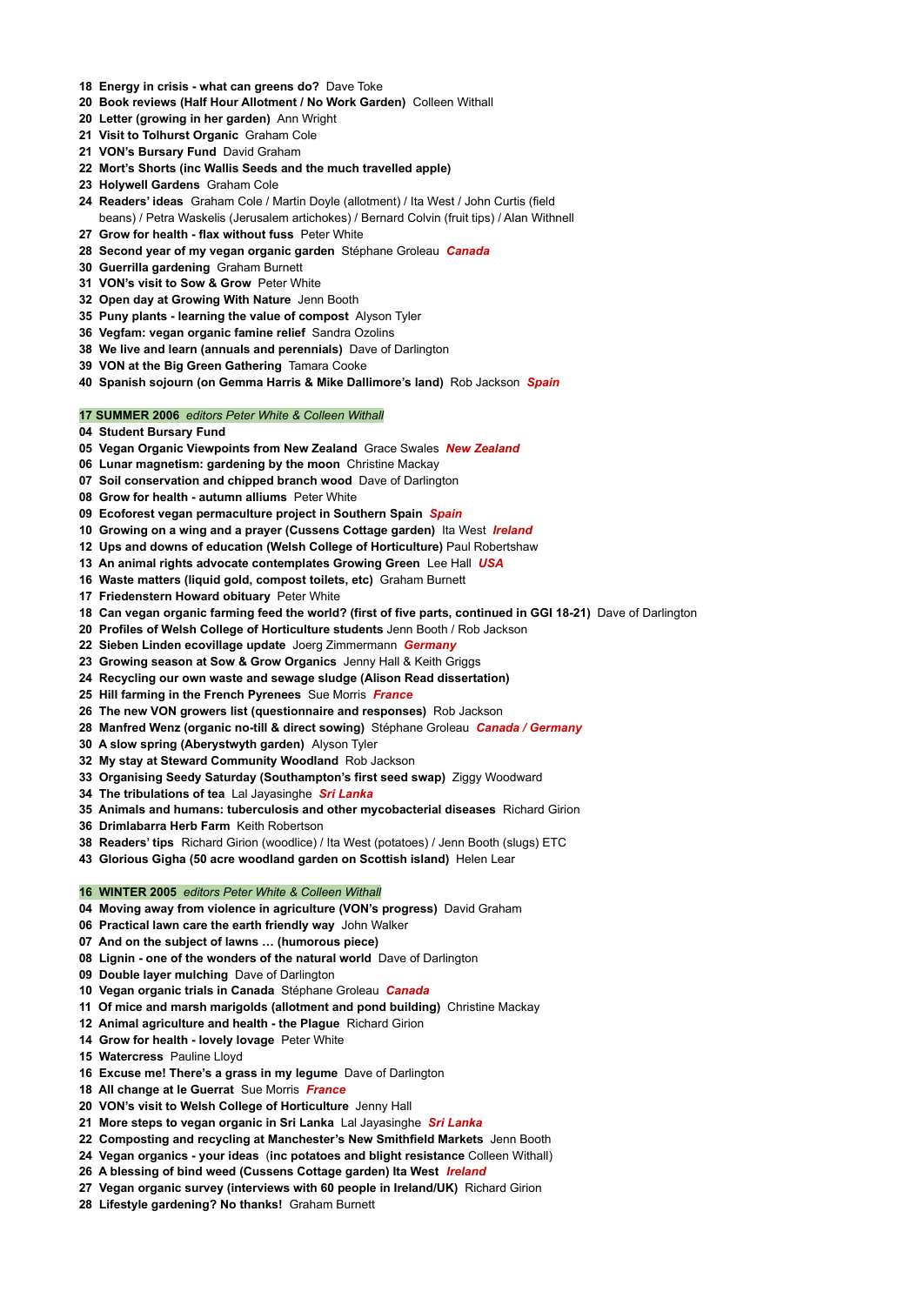- **Organic growers visit to Tolhurst Organic** Tim Deane
- **Self fertilising gardens (part 2)** Stéphane Groleau *Canada*
- **News from Germany (Sieben Linden)** Sandra Campe and Joerg Zimmermann *Germany*
- **Vegan organics and me** Martin Doyle
- **Jacques Hébert's gardens near Quebec** Eléa Asselineau & Stéphane Groleau *Canada*
- **Confessions of a cheating Vonner** Pedro Burdess
- **Curious history of vegetables (book review)** John Walker
- **Four summers at Holywell** Graham Cole
- **Sow & Grow Organics** Jenny Hall
- **Welsh College of Horticulture update** Paul Robertshaw
- **Tackling the Welsh woodlice (her veganic garden)** Alyson Tyler

## **SUMMER 2005** *editor Peter White*

- **Stockfree organics at the Welsh College of Horticulture** Paul Robertshaw
- **Welhealth, North Wales** Frank Bowman
- **Animal farming and health (influenza etc)** Richard Girion
- **Le Guerrat: shivering but sanguine** Sue Morris *France*
- **The way ahead for vegans: brief history of VON**
- **To mulch or not to mulch** Sally Ford
- **The future is chip-shaped (chipped branch wood part 4)** Dave of Darlington
- **The Earth Care Manual by Patrick Whitefield (book review)** Graham Burnett
- **Questions & Answers: compost / slugs**
- **Allotment roundup** Peter White
- **News from Quebec** Stéphane Groleau *Canada*
- **Letter: stockfree organic standards** John Willis
- **Quiz for children of all ages**
- **Steady progress in Sri Lanka** Lal Jayasinghe *Sri Lanka*
- **Container growing: don't contain your enthusiasm!** Pauline Lloyd
- **Going wild the vegan organic way: making a home for wildlife** Christine Mackay
- **Make your own dehydrator** Kath Clements
- **Gentle World in New Zealand & Hawaii** Butterflies Katz *New Zealand / Hawaii*
- **Involving children in vegan organics** Alexandra & Roy Green / Ballyroe / etc
- **Contour ploughing** Richard Girion
- **Introducing self fertilising gardens (part 1)** Stéphane Groleau *Canada*
- **Grow for health (plants with health benefits)** Peter White
- **Eco Farm conference, Monterey, California** Iain Tolhurst *USA*
- **Healthy soil - is hay the way?** Jenny Hall
- **Trees for Health: reconnecting people with plants (Devon)** Liz Turner
- **Unexpected Farm (interview)** William Bey & Linda Buyukmihci-Bey *USA*
- **The future is Finnish (vegan organics in Finland)** Ossi Kaako *Finland*

## **WINTER 2004** *editor Peter White*

- **Stockfree Organic Standards - a vegan evolution**
- **Veganic symbol launched (Veganic Horticultural Association)** *Ireland*
- **Stockfree Organic Standards** Elaine & Alan Garrett / Jenny Hall / David Graham
- **Small is beautiful: the Butolen's farm** Stéphane Groleau *Austria*
- **Going places (visits to growers in UK & Europe)** Stéphane Groleau
- **Soil erosion around the globe** Richard Girion
- **The visit (from the Allotment Association)** Christine Mackay
- **Crops and robbers (chipped branch wood part 3)** Dave of Darlington
- **Starting up a vegan organic farm in Sri Lanka** Lal Jayasinghe *Sri Lanka*
- **Organic or vegetarian? (Iain's motivation for growing green)** Iain Tolhurst
- **Toma Sik 1939-2004** Uri Davis / David Graham / Peter White
- **The main road to Manchester (Laurence Main's UK walk)** Peter White
- **Gardeners, use your loaf! (importance of questioning everything)** Dave of Darlington
- 

**Biomass the key for clay soil on a sloping site** Craig Sams

**BioVegaN** *Austria/Germany*

**The winged bean** Peter Kempadoo

**The Little Food Book by Craig Sams (book review)** Patrick Browne

**Experiments with soya seeds** Peter White

**Small experiment in chipped branch wood** Jenny Hall

**Eat More Raw by Steve Charter (book review)** Harry Mather

**Radish roundup** Pauline Lloyd

**Spicy Vegan by Sudha Raina (book review)** Diana White

**Human error (questioning established practices)** Dave of Darlington

**The closure of Organic Growers of Durham** Dave of Darlington

**Essential oils and herb teas** Marian Silvester

**Visit to Graham Cole's vegan organic garden** Harry Mather

**Setting up Sow & Grow Organics** Jenny Hall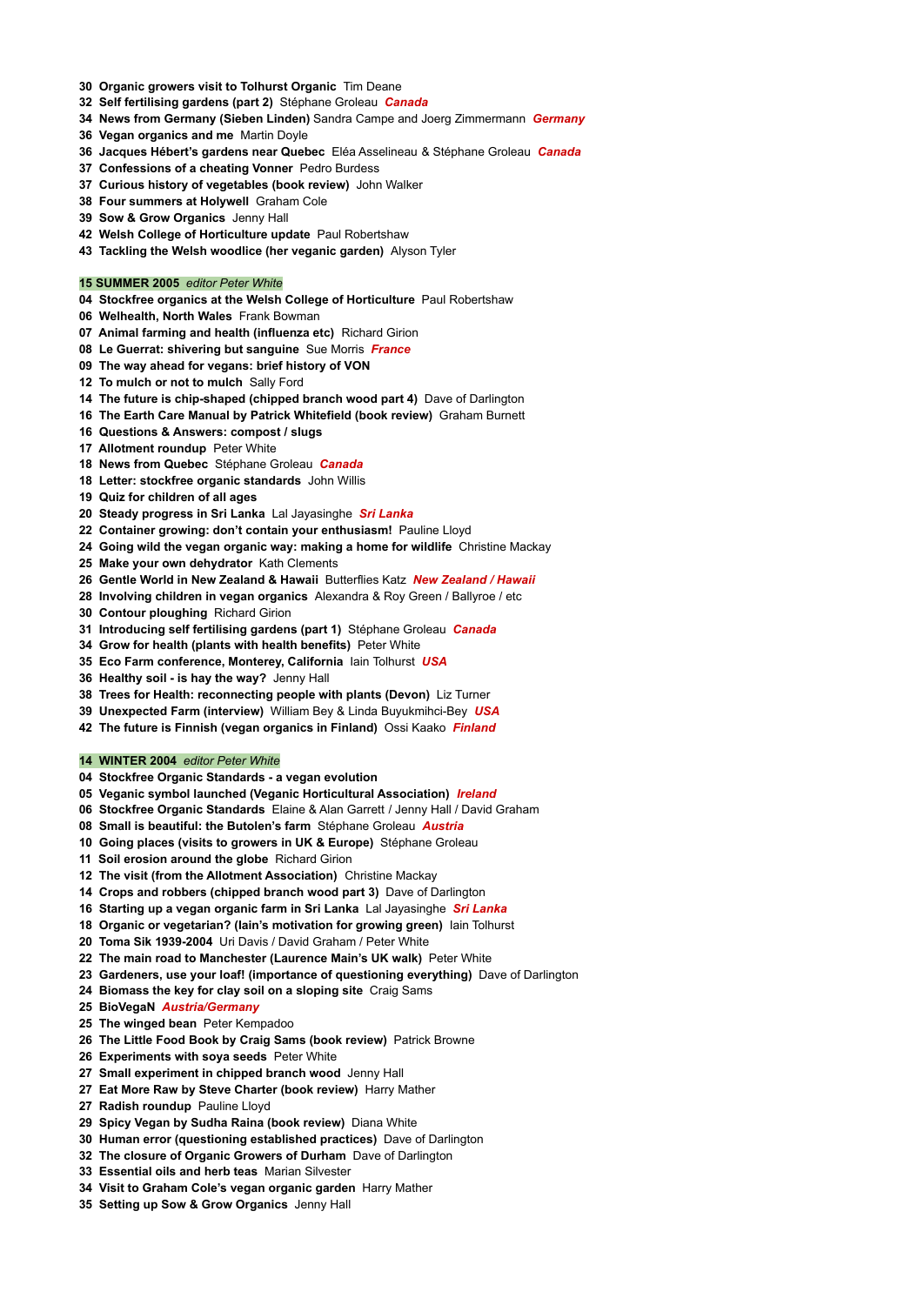- **Le Guerrat - into autumn** Sue Morris *France*
- **Bringing social justice to the table (speech on food & social justice)** Lee Hall *USA*
- **Allotment roundup (stalky plants, slugs, green manure, aubergines, etc)**

## **SUMMER 2004** *editor Peter White*

- **Iain Tolhurst interview on BBC Radio 4 Farming Today (edited transcript)**
- **Home Growers Roundup** Mike Lillington / Roger Franklin / Ann Wright / etc
- **Ecovillage Living (Sieben Linden)** Sandra Campe *Germany*
- **Vegan Organic at Sieben Linden** Joerg Zimmermann *Germany*
- **Undersowing for beginners** Jenny Hall
- **Global warming, soil fertility and nutrition** Richard Girion **/** Dave of Darlington
- **Perennial ideas (strawberry tree / fuchsia species / etc)** Ken Fern
- **Latest from Le Guerrat** Sue Morris *France*
- **Food and technology (and self sufficiency)** Michael Heyman
- **Erosion of organically cultivated soil** Dave of Darlington
- **Lithuanian Peat (peat extraction and the environment)** Lithuanian Pete
- **Vision, practice and projects of our 'Sanctuary Wood' in Cornwall** David Stringer
- **Progress in Malawi (Chimoorfai project)** Peter Kempadoo *Malawi*
- **A new way of life: freeganism** Ronny Wytek *Austria*
- **News from Canada (and Europe too)** Stéphane Groleau *Canada*
- **Vegan farming & chipped branch wood (Louis Larochelle)** Stéphane Groleau *Canada*
- **The stockfree organic standards - a personal view** Dave of Darlington / Jenny Hall
- **Campaigning with the web** Dee
- **Our networking (VON)**
- **Chipped branch wood in practical use (chipped branch wood pt 2)** Dave of Darlington
- **Movement for Compassionate Living**
- **Permaculture for vegans (part 2)** Graham Burnett
- **What are we up against?** Dave of Darlington
- **Ecoforest in Malaga - what's it like to visit?** Pedro Burdess *Spain*
- **Growing your own soya beans** Pauline Lloyd
- **What do farmers and growers really need from a soil test?** Iain Tolhurst
- **Photo art (see also back cover)** Marion Daltrop

#### **WINTER 2003** *editor Peter White*

- **VON membership roles and skills** Jenny Hall
- **VOT spreads the word**
- **What's happening in Canada** Stéphane Groleau *Canada*
- **Towards a first vegan farm? (Pierre Verly's farm, Quebec)** Stéphane Groleau *Canada*
- **Japanese knotweed: why not eat it?** Steve Brill
- **Chipped branch wood (part 1)** Dave of Darlington
- **Composting galore** Jenny Hall
- **Le Guerrat Summer 2003** Sue Morris *France*
- **Our summer holidays at Le Guerrat** Jenny Hall *France*
- **A lighter shade of green (the blind spot about veganism)** David Graham
- **Summer intrigue in Sandybed (Scarborough allotment)** Christine Mackay
- **A sign of the times? (4 acre vegan organic market garden)** Richard of Ballyroe *Ireland*
- **Winning over the weeds (see also book review p.35)** John Walker
- **No-dig gardening**
- **Exciting times in USA (Centre for Vegan Organic Education)** Amy Duggan *USA*
- **The stinging nettle - a much undervalued commodity** Pauline Lloyd
- **The mollusc menace revisited (slugs and snails)** Barbara Marshall
- **Tales from my allotment in Carmarthen** Sally Horn
- **Perennial ideas (some edible perennials and trees)** Ken Fern
- **Farming and global warming** Dave of Darlington
- **Sally's sallets (green leaves and herbs)** Sally Ford
- 
- **Vegan progress in Hungary** Toma Sik *Hungary*
- **Fertility is easy: peas and beans in garden rotations** Dave of Darlington
- **Permaculture for vegans - a beginner's guide** Graham Burnett
- **Letter (vegan organic farming may not be right for everyone)** Dave of Darlington
- **Les Amis de la Douceur et de L'Harmonie (community)** Michael Heyman *France*
- **Living foods for radiant health by Elaine Bruce (book review)** Marion Coombes
- **Weeds guide by John Walker (book review)** Petras Waskelis
- **Thoughts on vegan organic ethics and PETA** Dave of Darlington **/** David Graham

# **SUMMER 2003** *editor Peter White*

**Kathleen Jannaway - visionary for non-violence 1915-2003** David Graham

- **Moss Centre, Heywood: plans for a VON centre (page 46 also)**
- **Vegan organic pioneers: Kenneth Dalziel O'Brien**
- **Stopping Farmageddon** Richard of Ballyroe *Ireland*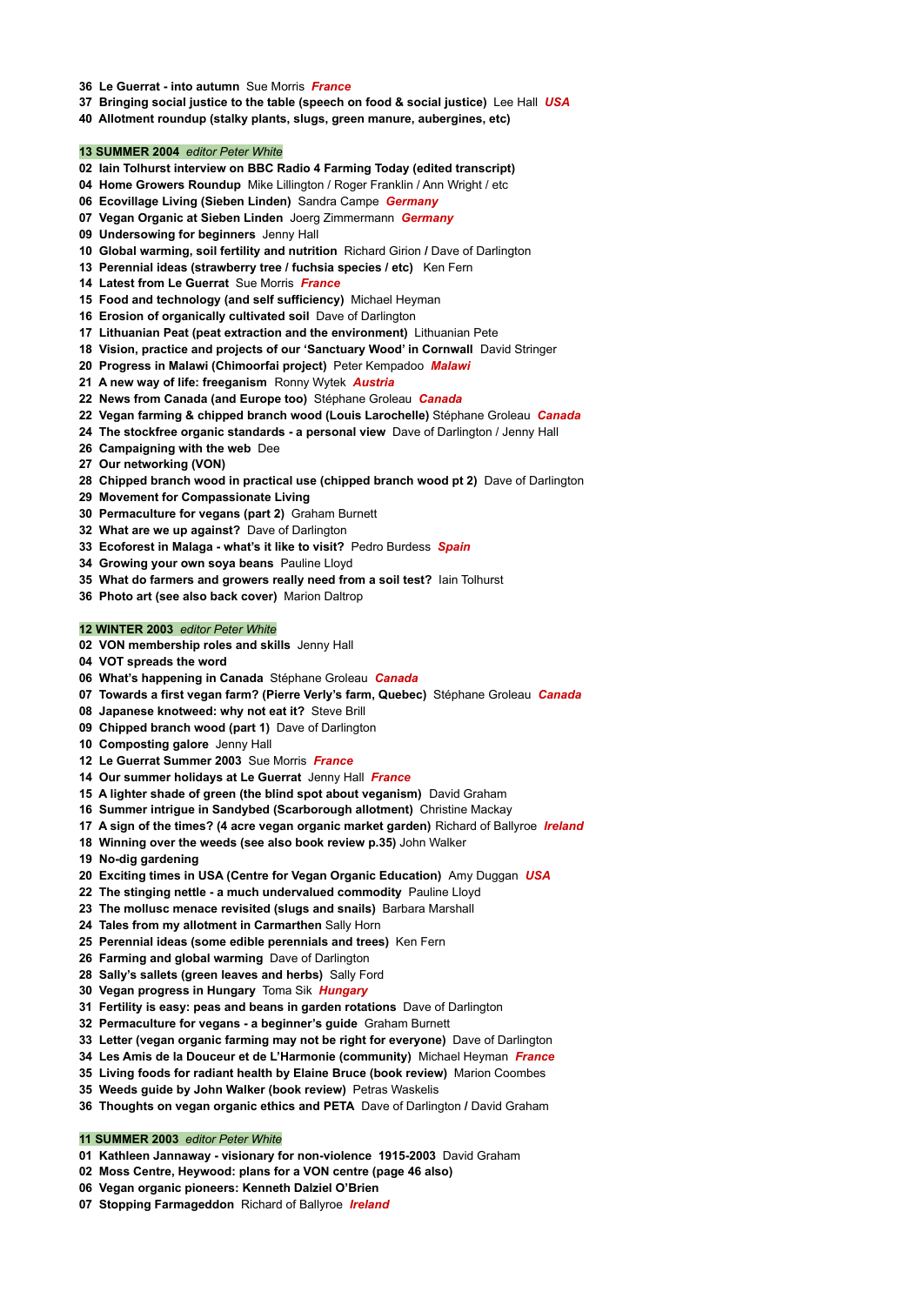- **Hard work pays at Hardwick (Iain Tolhurst)** John Walker
- **The second vegan organic conference (report)** Sandra Campe *Austria*
- **True sustainability (talk at BioVegaN conference)** Dave of Darlington
- **Carrots without tears** Sally Ford
- **Soil fertility using the Stute method: zero tillage the answer?** Dave of Darlington
- **News from Ecoforest** *Spain*
- **Organic farming in Moldova** Iain Tolhurst *Moldova*
- **Gentle World Community** *New Zealand*
- **[Beating](http://veganorganic.net/beating-potato-blight/) the blight** Iain Tolhurst
- **Long Beach Organic, California** Amy Lerner *USA*
- **Huguenot Street Farm, near New York** Ron Khosla *USA*
- **Growing with Grace (social enterprise and food co-op)** Jenny Hall
- **Vegan Organic Trust report and accounts**
- **Draught animals and tractors revisited** Jenny Hall
- **Le Guerrat: vegan organic in the Pyrenees** Sue Morris *France*
- **Herbs for wildlife** Pauline Lloyd
- **Testing B&Q compost**
- **More than skin deep - speciesism and PETA** David Graham
- **Johnny Appleseed** Chris Tomlinson
- **Why vegans were right all along (Guardian article)** George Monbiot
- **My first year with 'the mafia' (allotment battles)** Christine Mackay
- **Total mulch: garden of the future? by Kurt Kretschmann (book)** Dave of Darlington
- **Growing fruit: figs** Carlo Davis *Canary Islands*
- **Language of the heart** Michael Day
- **Questions and answers (soil, slugs, shady clayey soil, parsnip seeds, onions)**
- **More on absolutism (Dave of Darlington in GGI 9)** Barbara Marshall / Richard of Ballyroe
- **Letters** J Slack / Dave of Darlington

## **WINTER 2002** *editors Peter White & David Graham*

- **Veganism and sustainability are inseparable** Dave of Darlington
- **Ethics as a guiding principle for ecological behaviour** Joerg Zimmermann *Germany*
- **Profit from emerging dietary trends by John Hartley (book review)** Pedro Burdess
- **Steve Brill arrested for picking and eating a dandelion** Jim Oswald *USA*
- **Vegan Organic Trust report and accounts**
- **Bowel cancer busting broad beans** Pauline Lloyd
- **Facing the faeces (compost toilet building workshop)** Graham Burnett / Nick & Sue Fox
- **In praise of slugs** Pauline Lloyd
- **Growing wild (mini woodlands)** Nick Fox
- **Energy accounting for beginners (reckoning environmental costs)** Dave of Darlington
- **Ecoforest community (newsletter extracts)** Steve Charter *Spain*
- **Vegan organic training weekend in Bolton (report)** Alan Cash
- **Eternal Treblinka by Charles Patterson (book review)** David Graham
- **Garlic without tears** Sally Ford
- **Towards vegan organics in Jamaica** Fabrice Menoyot *Jamaica*
- **Questions and answers (green manures, strawberries, potatoes, fruit flies)**
- **Meeting Joy Larkom (farming writer and speaker)** Jenny Hall
- **Stripping squirrels and nettle curd** Michael Cole
- **Companion planting: myth and magic** Dave of Darlington
- **Cultivating tropical fruits** Carlo Davis *Canary Islands*
- **Growing vegetables without animal manures (Hettstadt)** G Artnerei *Germany*
- **Agriculture and world views** Liz Turner
- **Malawi - warm heart of Africa (Chimoorfai project)** Mark Fowler *Malawi*
- **Vegan organic in Adelaide** Kevin Burrett *Australia*
- **More on absolutism (Dave of Darlington in GGI 9)** Responses plus Dave's comments
- **Beyond beef (book extracts)** Jeremy Rifkin
- 
- **Organic farming without animals (Augsburg farm)** Hans Pfander *Germany*
- **Star and Furrow (review of Biodynamic Agricultural Assoc journal)** Dave of Darlington
- **Organic Centre, Ireland: case study for demo & training centre** Jenny Hall *Ireland*
- **Bumper boxfuls! Rotation is the key at Tolhurst Organic Produce** Jenny Hall
- **Co-operation with Soil Assoc Certification to deliver stockfree standards** Responses
- **My travels in Vonderland** Joerg Zimmermann *UK/Ireland*
- **Letters** Jan Durham / Christine Mackay
- **Plans for world's first stockfree organic resource book** Jenny Hall
- **Government badger cull** Liz Turner
- **Should vegans keep pets? (Dave of Darlington in GGI 9)** Responses from

Ruth Goldberg / Elizabeth Angas / John Willis

**SUMMER 2002** *editors Peter White & David Graham*

**[Windowsill](http://veganorganic.net/windowsill-gardening/) gardening** Pauline Lloyd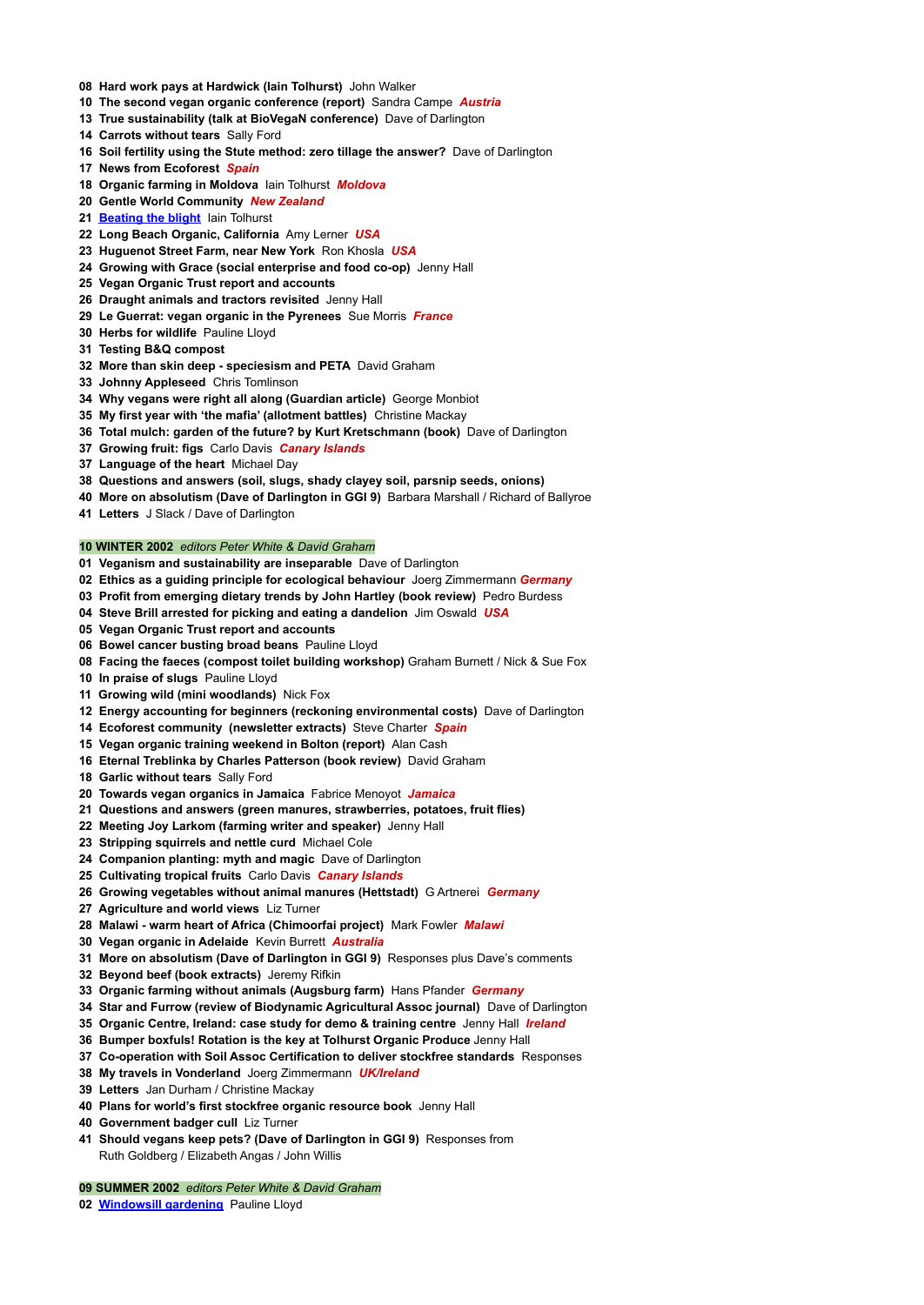- **Moving the stockfree organic standards forward** Jenny Hall
- **Why low pay?** Organic Growers of Durham
- **Lively lupins: hard [working](http://veganorganic.net/lupins-green-manure/) green manure crop** Peter White
- **Update from Le Guerrat** Sue Morris *France*
- **VON website update**
- **Combining strategies to tackle food poverty the world over** Jenny Hall
- **Winning with willows** Ray Street
- **Going raw** Monica Lilley
- **News from Plants for a Future**
- **No to absolutism** Dave of Darlington (responses from Pauline Lloyd / Alan & Elaine Garrett / Richard of Ballyroe) *More debate in issues 10/11/12*
- **Vegfam positive news**
- **Growing wild: an olive branch for the privet** Nick Fox
- **Development plan for VON's demonstration centre** Jenny Hall
- **Hype, hypocrisy and hope (extracts from Viva! article)** Tony Wardle
- **A healthy development: news from Africa** Neville Fowler *Africa*
- **[Undersowing](http://veganorganic.net/undersowing-green-manures/) green manures in vegetable crops** Iain Tolhurst
- **Centre for Vegan Organic Education: news from Seattle (Amy & Olga)** *USA*
- **A volunteer at Whistling Winds** Morgan Wear *USA*
- **Cultivating tropical fruits - citrus** Carlo Davis *Canary Islands*
- **Questions and answers (ethics, slugs, cereals, compost, calcified seaweed)**
- **Vegan organics takes off in Germany (BioVegaN)** Sandra Campe *Germany*
- **The root dwellers: plants and soil [\(Regenwurm](http://veganorganic.net/the-root-dwellers/) article)** Joerg Zimmermann *Germany*
- **Anarres - plans for a vegan eco village**
- **News from Ballyroe** Richard of Ballyroe *Ireland*
- **How foot and mouth hit a vegan walker** Laurence Main
- **Archaeology - the key to the future (part 3)** Steve Oxbrow
- **Animal-free organic transplants? (HDRA article)**
- **Frankenstein foods (GM crops)**
- **Self sufficient forest gardening in Tenerife** Carlo Davis *Canary Islands*
- **Thoughts on the benefits of meditation** Michael Day
- **Breast cancer and cows' milk: Jane Plant's story**
- **Letters** Dave of Darlington (on pets) / Welsh Alliance against Animal Abuse
- **Manuring of land on no-animal lines (1928 book by H Valentine Davis)** Nick Fox
- **Book reviews (inc Killing of the Countryside by Graham Harvey** Carlo Davis**)**

## **WINTER 2001** *editors Peter White & David Graham*

- **The ethics of vegan organic farming** Dave of Darlington
- **The power of bird song (with plant growth)** Yasmin *USA*
- **Time for a VON Centre**
- **Composting: key to the stockfree system** Iain Tolhurst
- **Wigan self sufficiency project - WISP (box scheme)** Jenny Hall
- **Veganic gardening at Gentle World** Butterflies Katz *New Zealand*
- **VOT annual report**
- **More about tillage** Dave of Darlington
- **Margaret Langerhorst interview** Ronny Wytek *Austria*
- **Stockfree alternatives to restocking** Jenny Hall
- **Research into stockfree systems** Kristian Thorup-Kristensen *Denmark*
- **Foot and mouth** Richard of Ballyroe *Ireland*
- **Life within a community - one step towards self determination** Ronny Wytek *Austria*
- **Cultivating tropical fruits - bananas** Carlo Davis *Canary Islands*
- **Current state of stockless farming research in England** Dave of Darlington
- **Plotting for success on our allotment** Peter & Diana White
- **The web of life (symbiosis of fungi and plants)** *Germany*
- **Farming - stewardship or business?** Dave of Darlington
- 
- **Choosing varieties and sowing (ideas for kitchen garden)** Barbara Marshall
- **Archaeology - the key to the future (part 2)** Steve Oxbrow
- **Ecoforest community (newsletter extracts)** *Spain*
- **A permaculture allotment?** Graham Burnett
- **Reap what you sow (foot and mouth)** Kathleen Jannaway
- **Letter: minerals as soil amendments not sustainable** Organic Growers of Durham
- **Cancer epidemic and relationship to the vegan organic movement (pt 2)** Chris Ashton
- **The beetle-friendly plot** Pauline Lloyd
- **Food growing in the community (setting up community food projects)** Alan Brown
- **Foot and mouth diary (in the Machars, Scotland)** Rachel & Peter Lewis
- **Le Guerrat update** Sue Morris *France*
- **Visit to vegan Ireland** Sandra Campe *Ireland*
- **Photo art** Marion Daltrop
- **Box schemes: the way ahead** Elm Farm Research Centre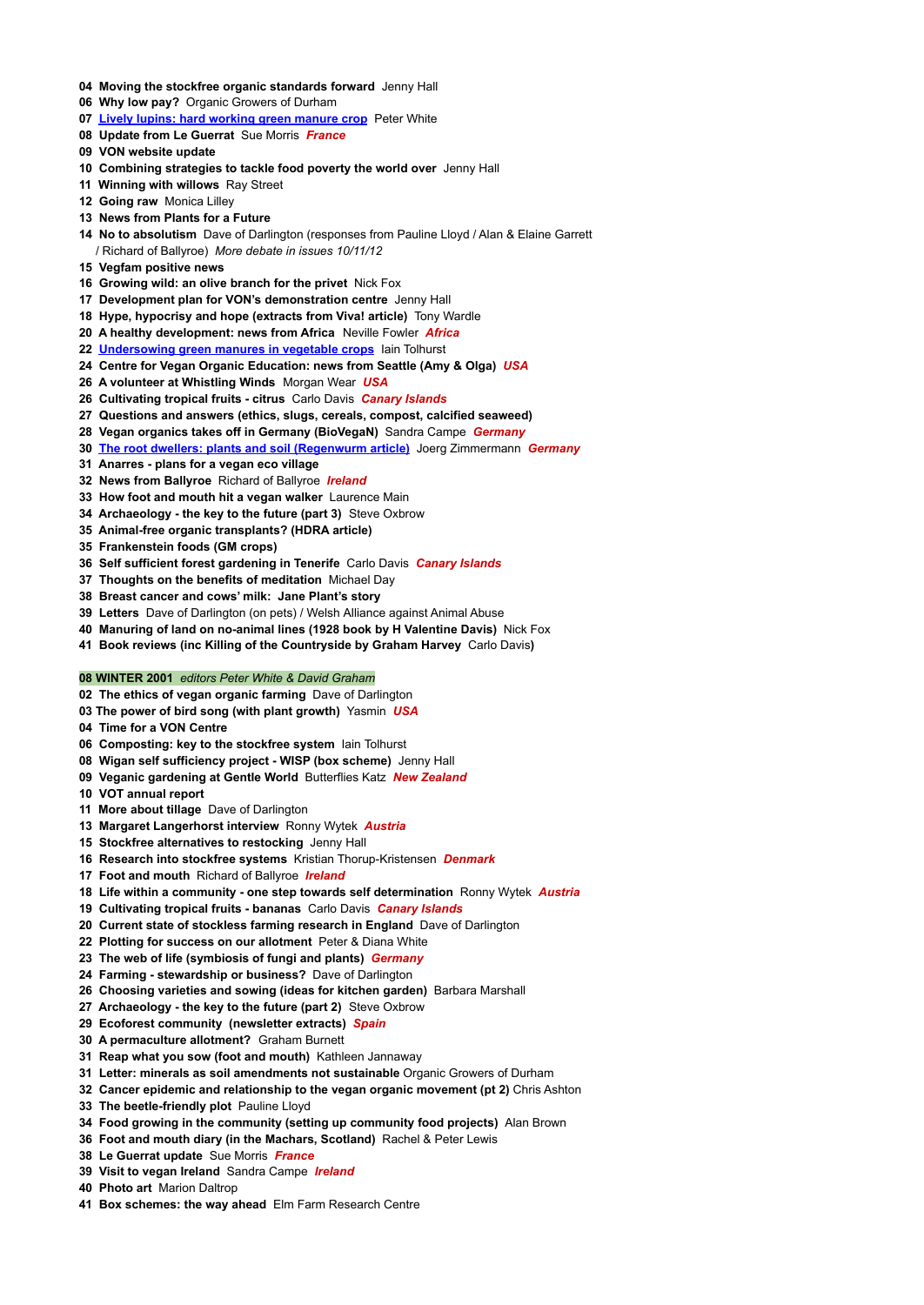# **Making history: inspecting the market garden of Ron Bates in Essex**

## **JUNE 2001 INTERIM NEWSLETTER** *editor Peter White*

VON often issued interim newsletters between issues of GGI, especially in the early days. Most were short and consisted of news items, *notices, etc, but a few were longer and contained articles, such as this issue. AVAILABLE ON REQUEST*

- **Vegan organics and social justice**
- **Eliot Coleman, stockfree grower** Barbara Damrosh *USA*
- **VON members comment on the vegan organic standards** Jenny Hall
- **Permaculture: a beginner's guide by Graham Burnett (book review)**
- **Plotting for success: news & ideas for home growers** Peter & Diana White
- **Growing soya in temperate regions such as the UK**
- **Vegan organic standards in agriculture**

## **WINTER 2000/01** *editors David Graham & friends*

- **Masanobu Fukuoka interview: greening the desert** Robert & Diane Gilman *Japan*
- **Yoshikazu Kawaguchi interview: natural farmer** Simon Piggott *Japan*
- **The ideas and principles behind the vegan organic approach** Dave of Darlington
- **Small nuts of hemp - the essential missing link** Paul Dean
- **Archaeology - the key to the future (part 1)** Steve Oxbrow
- **Methane - profit motive - death** Kathleen Jannaway
- **The horrible truth behind "organic" food production** Margaret Sampath
- **Ecoforest Community report** Steve Charter, Dao & Jo *Spain*
- **Tree based culture** John Glue (Fresh Network)
- **Bio Co-op Arta Farm vegan organic co-operative** *Greece*
- **Plotting for success: news & ideas for home growers** Peter & Diana White
- **Resisting the warfare state** Roger Franklin
- **Stockfree - hungerfree** Jenny & Richard of Ballyroe *Ireland*
- **Letter to Mark Houghton-Brown, an organic farmer**
- **Techniques of green manuring** Dave of Darlington
- **Vegan onion trial** Barbara Marshall
- **To till or not to till** Jenny Hall
- **Fellow travellers (mobile classroom for traveller children)** Fiona Earle
- **Child labour in agriculture** Dave of Darlington
- **Introducing predatory insects - friend or foe?** Gary Hamilton *USA*
- **Tolhurst Organic Produce - a step into the future**
- **Vegetable box schemes & economic realities** Jenny Hall
- **Organic animal farming** Dave of Darlington
- **Brave hearts: working our land in Scotland** Rachel & Peter Lewis
- **Cultivating tropical fruits - avocados** Carlo Davis *Canary Islands*
- **Le Guerrat** Sue Morris *France*
- **Buddu Association in Uganda / Sierra Leone farmers** *Africa*
- **Slugs and snails - how you can win the battle** John Wyncoll
- **Cuba visit** Ged Hickman *Cuba*
- **Letter from Malawi** K J Chidumula Nkhata *Malawi*
- **Cancer epidemic and relationship to the vegan organic movement (pt 1)** Chris Ashton
- **Kool bananas - VON outpost in the outback** Gavin Pearce *Australia*

# **SPRING 2000** *editors David Graham & friends*

- **Robert Hart 1913-2000**
- **Iain Tolhurst interview** Jenny Hall & Judith Towers
- **The use of cattle: a viewpoint from India** Laxmi Narain Modi *India*
- **The energy cost of farm labour** Dave of Darlington
- **Vegan onion trial** Barbara Marshall
- **Vegan fertiliser** Don Endur
- **The bowels of the earth: earthworms (Regenwurm article)**
- 

**To till or not to till** Dave of Darlington

- **No bull in our garden (Whistling Winds Farm)** Amy Duggan & Olga Schifani *USA*
- **A spontaneous holiday in England** Amy Duggan & Olga Schifani
- **Response to 'Taxation and Land Reform' (GGI 5)** Dave of Darlington
- **Battle for Seattle (World Trade Organisation meeting)** Else Tat *USA*
- **Should vegans think? Resisting the New Age tendency** Michael Heyman
- **The Fulgora sawdust burning stove** Harold Bland
- **An eco village in Siberia** *Russia*
- **Let the harvest begin: why biotechnology will not feed the world** Michael Heyman
- **The leaving of the Soil Association** Organic Growers of Durham
- **The garden at Holmleigh, Shropshire** Elaine Bruce
- **Big bale compost** Michael Cole
- **Facts behind fluoridation** Monica Lilley
- **Winter wheat without tilling the soil (Regenwurm article)**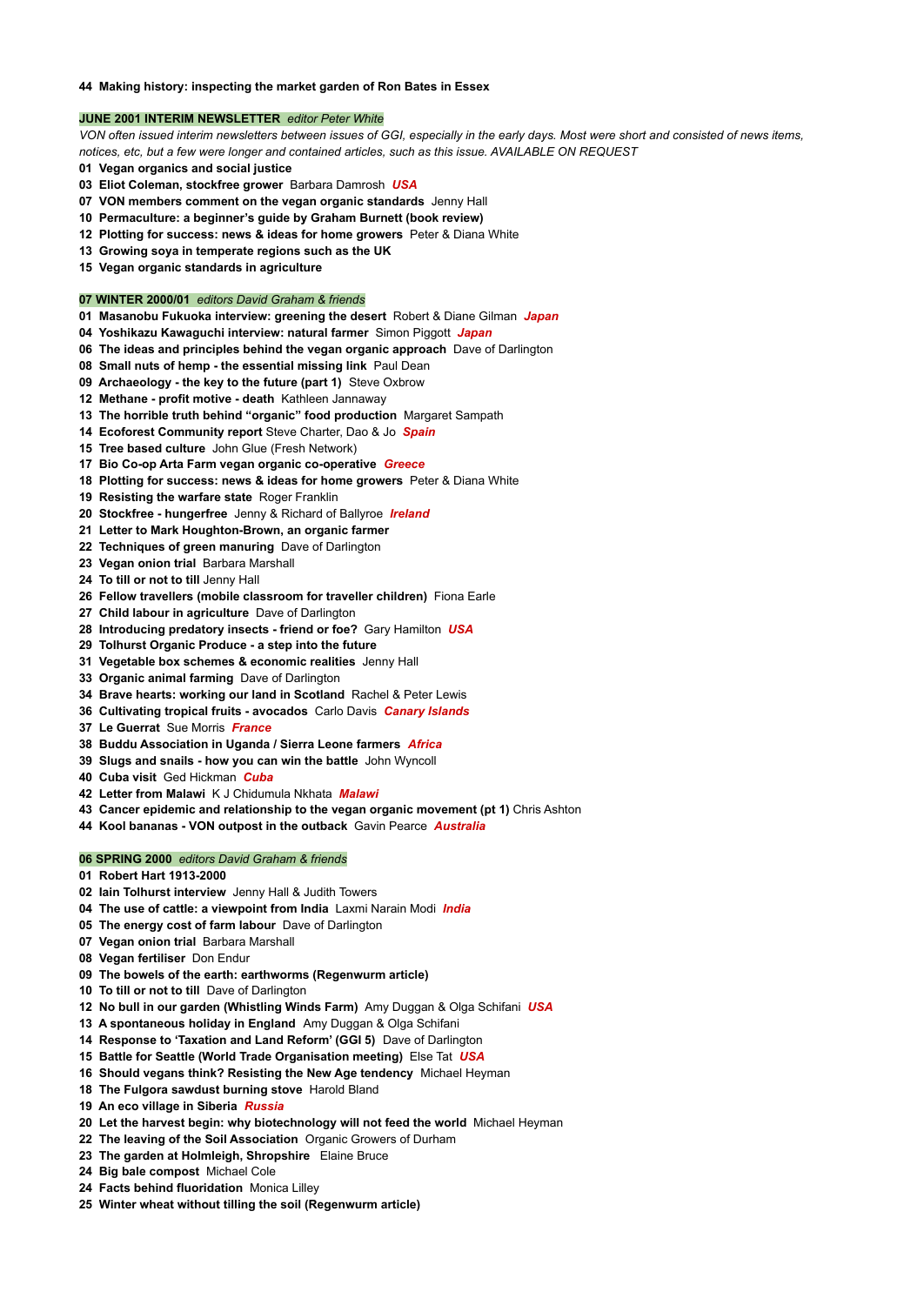- **UK suppliers of rare and heritage seeds**
- **Back to the future (thoughts on 'progress')** Dave of Darlington
- **A vegan organic pickle (plans for a vegan hotel)** Bob Howes
- **Plotting for success - some points for the new growing season** Peter White
- **Heritage vegetables by Sue Strickland (book review)** Peter White
- **Work placement at HDRA** Jenny Hall
- **Wyvern Green waste compost trials and its implications** Jenny Hall
- **Undersowing clovers with vegetables in commercial horticulture** Gavin Taylor
- **Le Guerrat: one year down, nine to go** Sue Morris *France*
- **Life after poo** Tony Wardle
- **Crops need minerals** Dave of Darlington
- **Growing potatoes in a zero tillage system** Organic Growers of Durham
- **What the scientists say** Convolvulus (and letter from Karen Williams)
- **Narmada Valley - the struggle for survival** Jenny D'Orange *India*

## **WINTER 1999** *editors David Graham & friends*

- **Alan Schofield (Growing with Nature) interview** Jenny Hall
- **The Diggers: how to start farming when you own no land** Dave of Darlington
- **The problem of fertility in a new vegan organic garden** Dave of Darlington
- **Financial futures** Dave of Darlington
- **Institute for Plant Based Nutrition** Peter White & David Graham *USA*
- **Taxation and land reform** Brian Burnett
- **The truth about organic fertilisers** Reprint from WHICH
- **The Living Land by Jules Pretty (book review)** Jenny Hall
- **Celtic Greens** Adam Kyd
- **The UK organic movement - new challenges** Jenny Hall
- **It's a pig's life** Dave of Darlington
- **Growing on clay soils - dealing with a sticky problem** Peter White
- **Arta Biological Farm in Greece** Rachel Lock & George Papageorgiou *Greece*
- **Recycling olive by-products** Rachel Lock & George Papageorgiou *Greece*
- **World food and trees** Kathleen Jannaway
- **Organic farming and the cruelty question** Dave of Darlington
- **Germany - the moon cycle** Christine Mentzel *Germany*
- **Horse power: the use of draught animals in agriculture** Dave of Darlington
- **A vegan welcome in the hillsides (our mountain land in Wales)** Karen Williams
- **Islam and vegetarianism** Paula Rahima Robinson
- **Animal experimentation: cause of environmental pollution?** George Papageorgiou
- **Plotting for success (inc recipe for nettle feed)** Peter White
- **Letters:** O Lavrador and Brian Burnett (taxation) / Dave of Darlington (humanure)
- **The threat of genetic engineering (book extract)** Vandana Shiva *India*
- **Welcome to sunny Spain: help re-forest the earth** Hara & Carlo Davis *Canary Islands*

## **SPRING 1999** *editors David Graham & friends*

- **A vegan agricultural policy - some considerations** O Lavrador
- **Manfred Wenz: vegan organic farmer for 30 years** Christine Mentzel *Germany*
- **Tree-powered agriculture** Will Bonsall *USA*
- **VOHAN-Austria is founded** *Austria*
- **Agricultural land use in the UK** Louis Cernous
- **Foundation of the allotment movement in Britain** Peter White
- **Land based community action** Jenny Hall
- **Forestry interests - money or life?** Katharine Gilchrist
- **Hydroponics - an organic view** Montague Santo
- **Mushroom magic** Adrian Ogden & Katherine Prowse
- **New food technology won't feed the world** Tony Juniper (FOE)
- **The war in Sierra Leone** David Graham *Sierra Leone*
- 
- **Veganics: what is to question?** Will Bonsall *USA*
- **What is efficient agriculture? The use of land, labour and energy** Dave of Darlington
- **Robert Hart - help draft his new book and maintain the forest garden**
- **Personal choices? Facts governments don't give you** Monica Lilley
- **Greenleaf curd: non-animal permaculture** Michael Cole
- **Box scheme: producers and consumers unite** Organic Growers of Durham
- **Mixed cropping by Margaret Langerhorst (book review)** Dave of Darlington *Austria*
- **The dreaded comparison: human & animal slavery (book review)** David Allen Stringer
- **Letters** Eva Dee (pets) / Jill & David Potter (humanure) / Susana Martins (*Portugal*) / Katie & Desmond Morrell (growing in *Spain*) / Chris & Tim Crowstaff (plant based nutrition) / Anne Antman (farming in *Finland*)
- **Briefly - starting from scratch (the vegan organic garden)** Peter Niederlag

**WINTER 1998** *editors David Graham & friends*